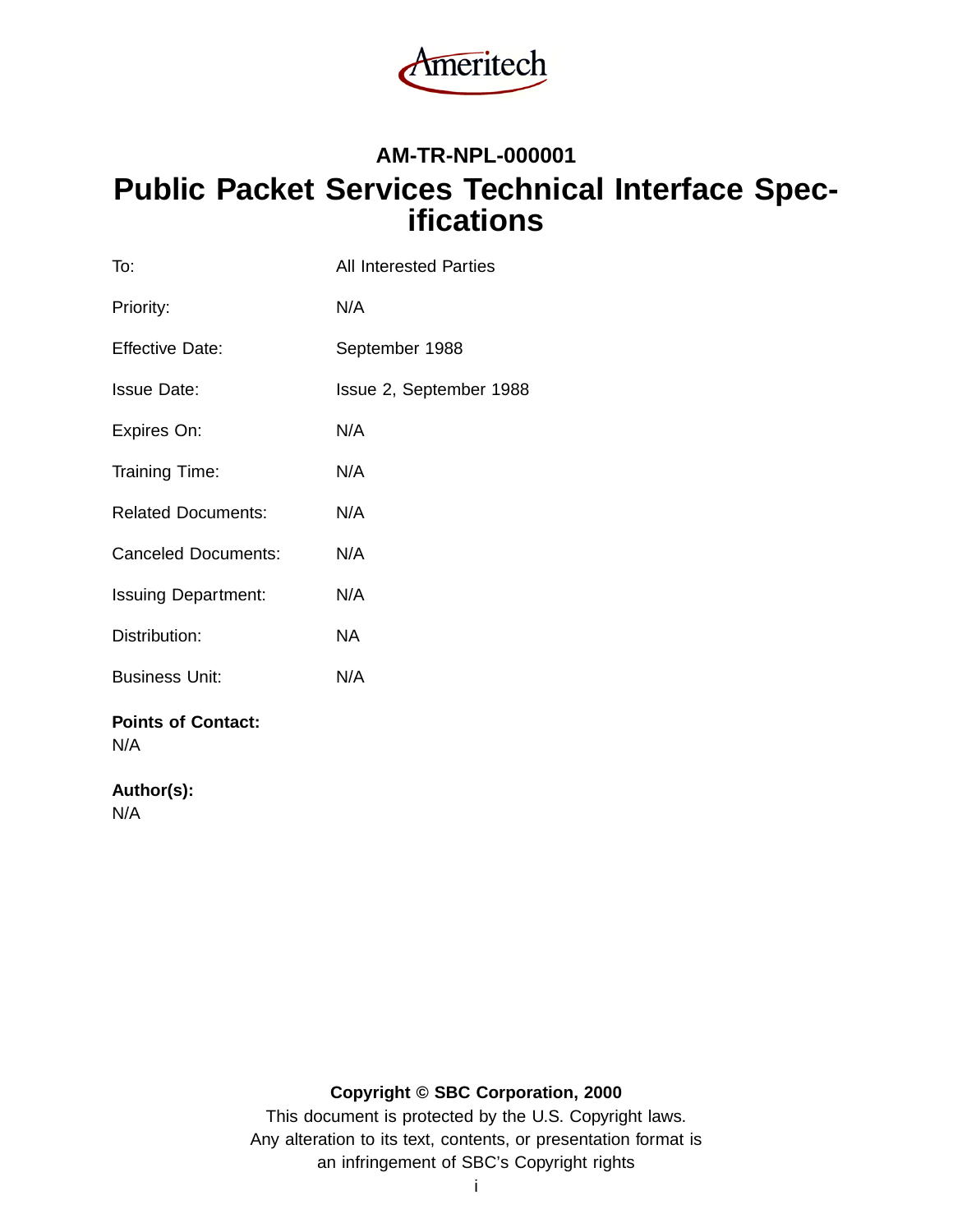### **Table of Contents**

| 1. |       |            | 300/1200 BPS Asynchronous Switched Network Modem Interface Specifications  | 3               |
|----|-------|------------|----------------------------------------------------------------------------|-----------------|
|    | 1.1.  |            | <b>General Description</b>                                                 | 3               |
|    |       |            | 1.1.1. Functional Description                                              | 3               |
|    |       | 1.1.2.     | Customer Interface (Terminal Unit)                                         | 3               |
|    |       |            | 1.1.3. Options                                                             | 3               |
|    |       |            | 1.1.4. Operational Tests                                                   | 4               |
|    | 1.2.  |            | <b>Design Considerations/Specifications</b>                                | 4               |
|    |       |            | 1.2.1. Subscriber Loop Considerations                                      | $\overline{4}$  |
|    |       |            | 1.2.2. Modem Specifications                                                | 4               |
|    | 1.3.  | References |                                                                            | 5               |
| 2. |       |            | 300/1200 BPS Asynchronous Private Line Modem Interface Specifications      | 6               |
|    | 2.1.  |            | <b>General Description</b>                                                 | $6\phantom{1}6$ |
|    |       |            | 2.1.1. Functional Description                                              | $\overline{7}$  |
|    |       | 2.1.2.     | Customer Interface (Terminal Unit)                                         | $\overline{7}$  |
|    |       | 2.1.3.     | Options                                                                    | $\overline{7}$  |
|    |       |            | 2.1.4. Operational Tests                                                   | $\overline{7}$  |
|    | 2.2.  |            | <b>Design Consideration/Specifications</b>                                 | 8               |
|    |       |            | 2.2.1. Subscriber Loop Considerations                                      | 8               |
|    |       | 2.2.2.     | <b>Modem Specifications</b>                                                | 8               |
|    | 2.3.  | References |                                                                            | $9\,$           |
| 3. | tions |            | 300/1200/2400 BPS Asynchronous Switched Network Modem Interface Specifica- | 10              |
|    | 3.1.  |            | <b>General Description</b>                                                 | 10              |
|    |       | 3.1.1.     | <b>Functional Description</b>                                              | 10              |
|    |       | 3.1.2.     | Customer Interface (Terminal Unit)                                         | 10              |
|    |       | 3.1.3.     | Options                                                                    | 10              |
|    |       | 3.1.4.     | <b>Operational Tests</b>                                                   | 10              |
|    | 3.2.  |            | <b>Design Considerations/Specifications</b>                                | 11              |
|    |       |            | 3.2.1. Subscriber Loop Considerations                                      | 11              |
|    |       |            |                                                                            |                 |

# **Copyright © SBC Service, Inc. 2000**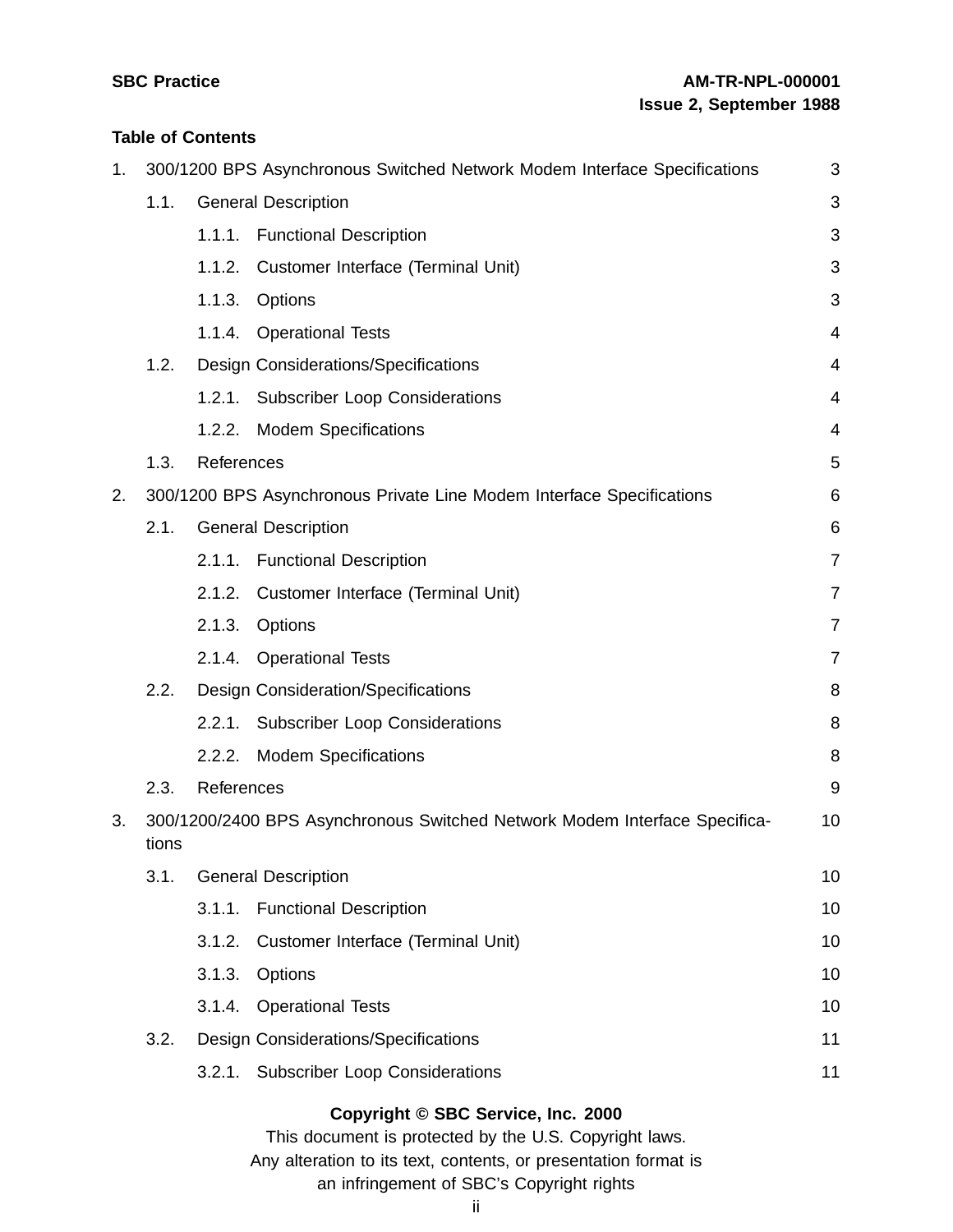|    |      |            | 3.2.2. Modem Specifications                                           | 11 |
|----|------|------------|-----------------------------------------------------------------------|----|
|    | 3.3. | References |                                                                       | 12 |
| 4. |      |            | 1200/2400 BPS Synchronous Modem Interface Specifications              | 13 |
|    | 4.1. |            | <b>General Description</b>                                            | 13 |
|    |      | 4.1.1.     | <b>Functional Description</b>                                         | 14 |
|    |      | 4.1.2.     | Customer Interface (Terminal Unit)                                    | 14 |
|    |      | 4.1.3.     | Options                                                               | 14 |
|    |      |            | 4.1.4. Operational Tests                                              | 14 |
|    | 4.2. |            | <b>Design Consideration/Specifications</b>                            | 15 |
|    |      | 4.2.1.     | <b>Subscriber Loop Considerations</b>                                 | 15 |
|    |      |            | 4.2.2. Modem Specification                                            | 15 |
|    | 4.3. | References |                                                                       | 16 |
| 5. |      |            | 4800 BPS Synchronous Modem Interface Specifications                   | 17 |
|    | 5.1. |            | <b>General Description</b>                                            | 17 |
|    |      | 5.1.1.     | <b>Functional Description</b>                                         | 17 |
|    |      | 5.1.2.     | Customer Interface (Terminal Unit)                                    | 17 |
|    |      | 5.1.3.     | Options                                                               | 17 |
|    |      |            | 5.1.4. Operational Tests                                              | 17 |
|    | 5.2. |            | <b>Design Consideration/Specifications</b>                            | 18 |
|    |      | 5.2.1.     | <b>Subscriber Loop Considerations</b>                                 | 18 |
|    |      |            | 5.2.2. Modem Specifications                                           | 18 |
|    | 5.3. | References |                                                                       | 19 |
| 6. |      |            | 4800/9600 Synchronous Switched Network Modem interface Specifications | 21 |
|    | 6.1. |            | <b>General Description</b>                                            | 21 |
|    |      |            | 6.1.1. Functional Description                                         | 21 |
|    |      | 6.1.2.     | Customer Interface (Terminal Unit)                                    | 21 |
|    |      | 6.1.3.     | Options                                                               | 21 |
|    |      |            | 6.1.4. Operational Tests                                              | 21 |
|    | 6.2. |            | <b>Design Consideration/Specifications</b>                            | 22 |

## **Copyright © SBC Service, Inc. 2000**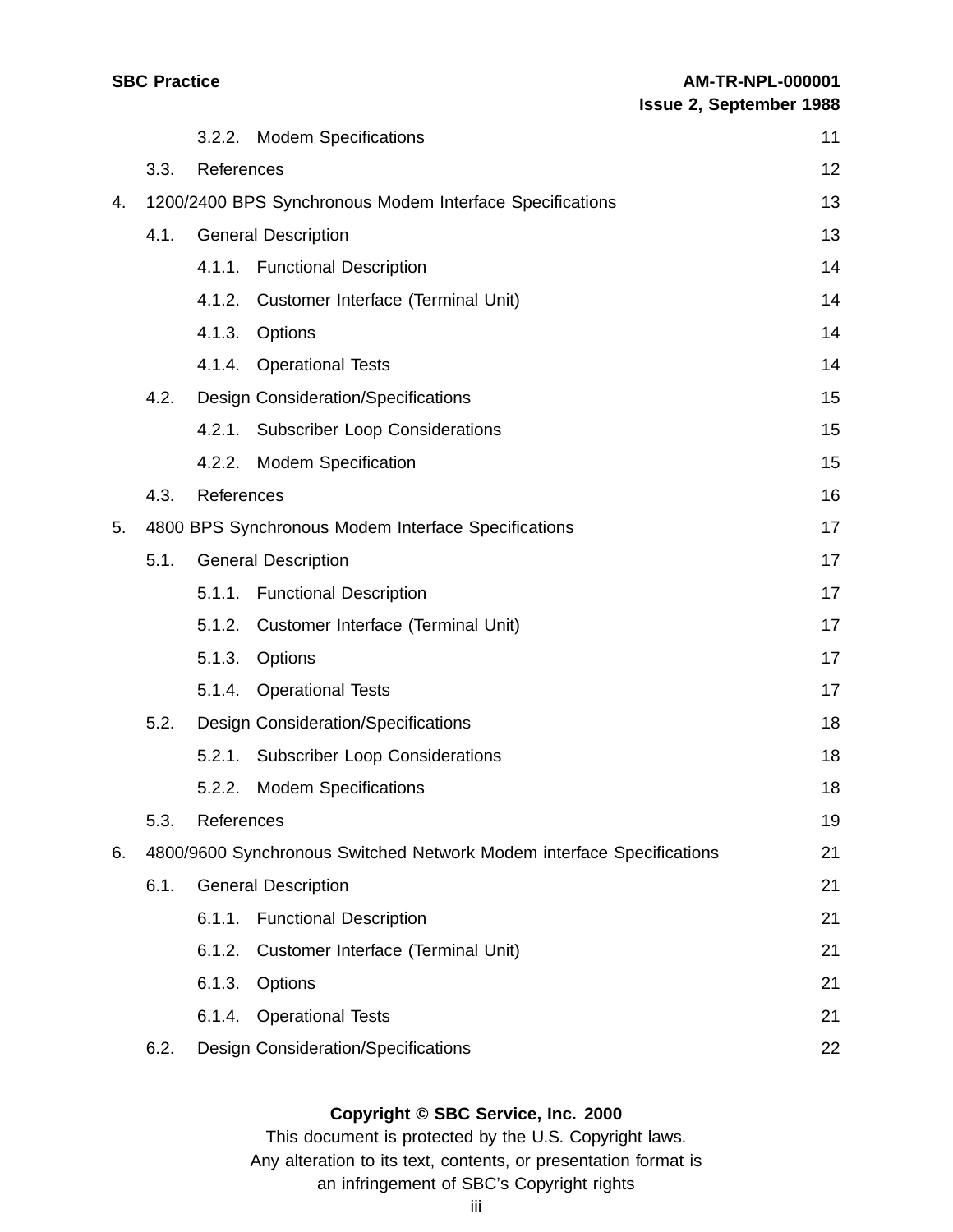|    |      |                            | 6.2.1. Subscriber Loop Considerations                | 22 |
|----|------|----------------------------|------------------------------------------------------|----|
|    |      |                            | 6.2.2. Modem Specifications                          | 22 |
|    | 6.3. | References                 |                                                      | 23 |
| 7. |      |                            | 9600 PBS Synchronous Modem Interface Specifications  | 24 |
|    | 7.1. |                            | <b>General Description</b>                           | 24 |
|    |      |                            | 7.1.1. Functional Description                        | 25 |
|    |      |                            | 7.1.2. Customer Interface (Terminal Unit)            | 25 |
|    |      |                            | 7.1.3. Options                                       | 25 |
|    |      |                            | 7.1.4. Operational Tests                             | 25 |
|    | 7.2. |                            | <b>Design Considerations/Specifications</b>          | 26 |
|    |      |                            | 7.2.1. Subscriber Loop Considerations                | 26 |
|    |      |                            | 7.2.2. Modem Specifications                          | 26 |
|    | 7.3. | References                 |                                                      | 26 |
| 8. |      | <b>General Information</b> |                                                      | 28 |
|    | 8.1. |                            | Interchange Circuits by Category                     | 28 |
|    | 8.2. |                            | <b>Reference Definitions</b>                         | 28 |
|    |      |                            | 8.2.1. CCITT Series V Recommendations                | 28 |
|    |      | 8.2.2.                     | <b>Federal Communications Commission Regulations</b> | 29 |
|    |      | 8.2.3.                     | Electronics Industries Association Standards         | 29 |

## **Copyright © SBC Service, Inc. 2000**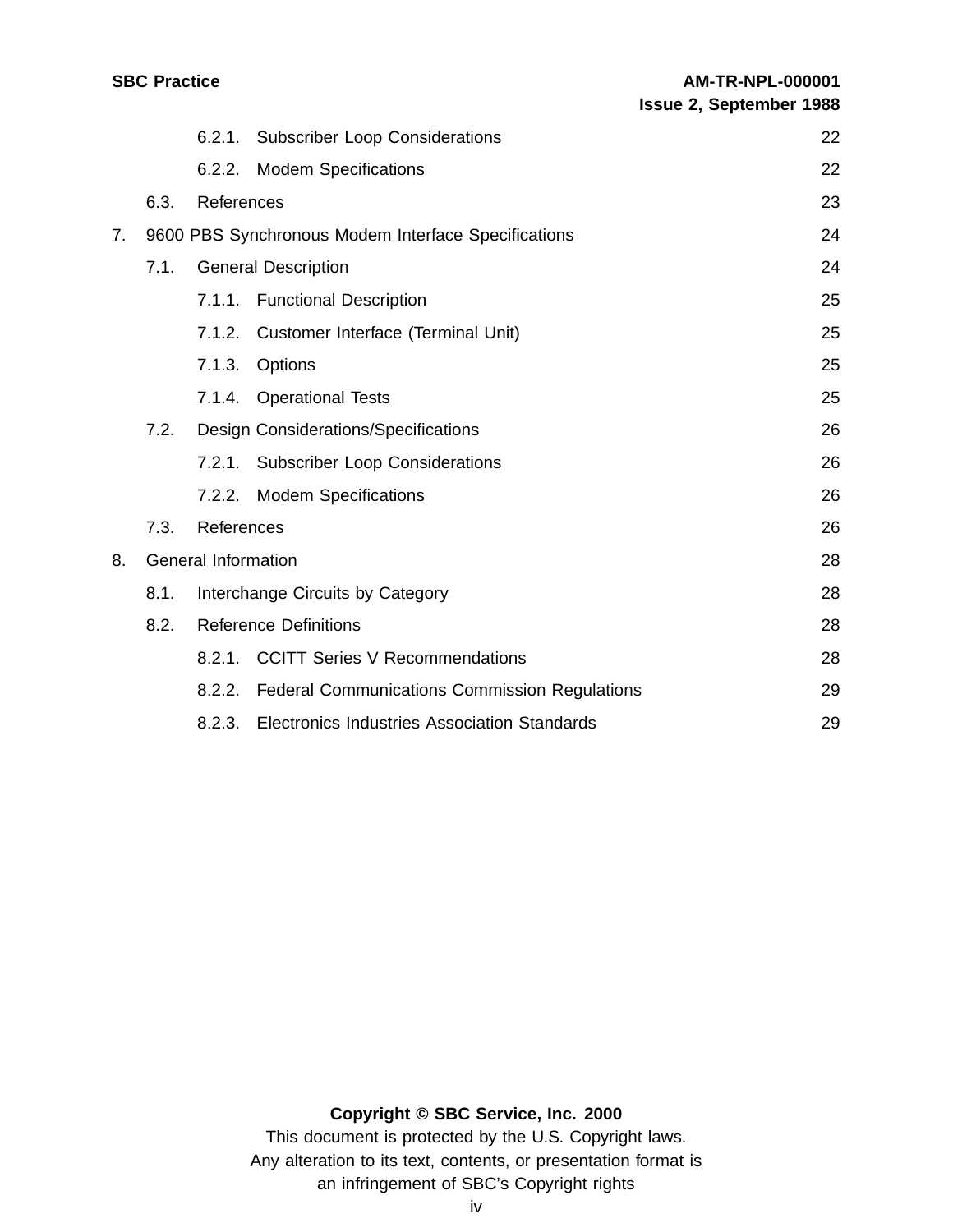## **TECHNICAL REFERENCE NOTICE**

This Technical Reference is published by Ameritech to inform the industry of a view of the generic requirements describing Ameritech's technical interface specifications for the Region's Public Packet Services.

Ameritech reserves the right to revise this document for any reason, including but not limited to, conformity with standards promulgated by various agencies, utilization of advances in the state of the technical arts, or the reflection of changes in the design of any equipment, techniques or procedures described or referred to herein. Liability to anyone arising out of use or reliance upon any information set forth herein is expressly disclaimed, and no representations or warranties, expressed or implied, are made with respect to the accuracy or utility of any information set forth herein.

This document is not to be construed as a suggestion to any manufacturer to modify or change any of its products, nor does this document represent any commitment by Ameritech or any Ameritech Operating Company (AOC) to purchase any product, whether or not it provides the described characteristics.

Nothing contained herein shall be construed as conferring by implication, estoppel, or otherwise any license or right under any patent, whether or not the use of any information herein necessarily employs an invention of any existing or later issued patent.

Ameritech does not recommend products and another contained herein is intended as a recommendation of any product to anyone.

This document contains generic requirements for Modem Interface Specifications. It has been written specifically for the Ameritech Operating Companies.

Document may be ordered from Ameritech by contacting the Document Order Center at (847) 248-4324.

#### **Copyright © SBC Service, Inc. 2000**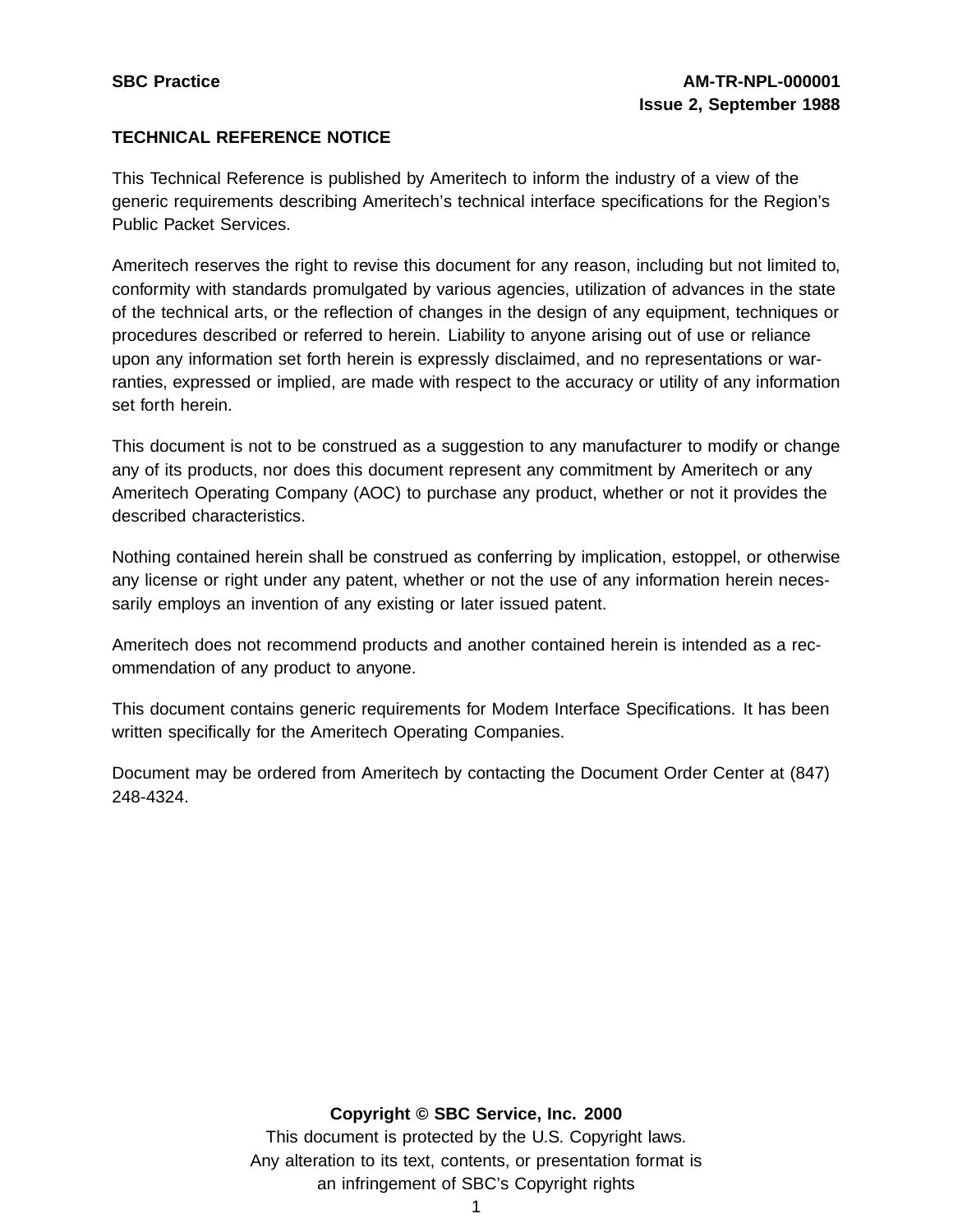## **Copyright © SBC Service, Inc. 2000**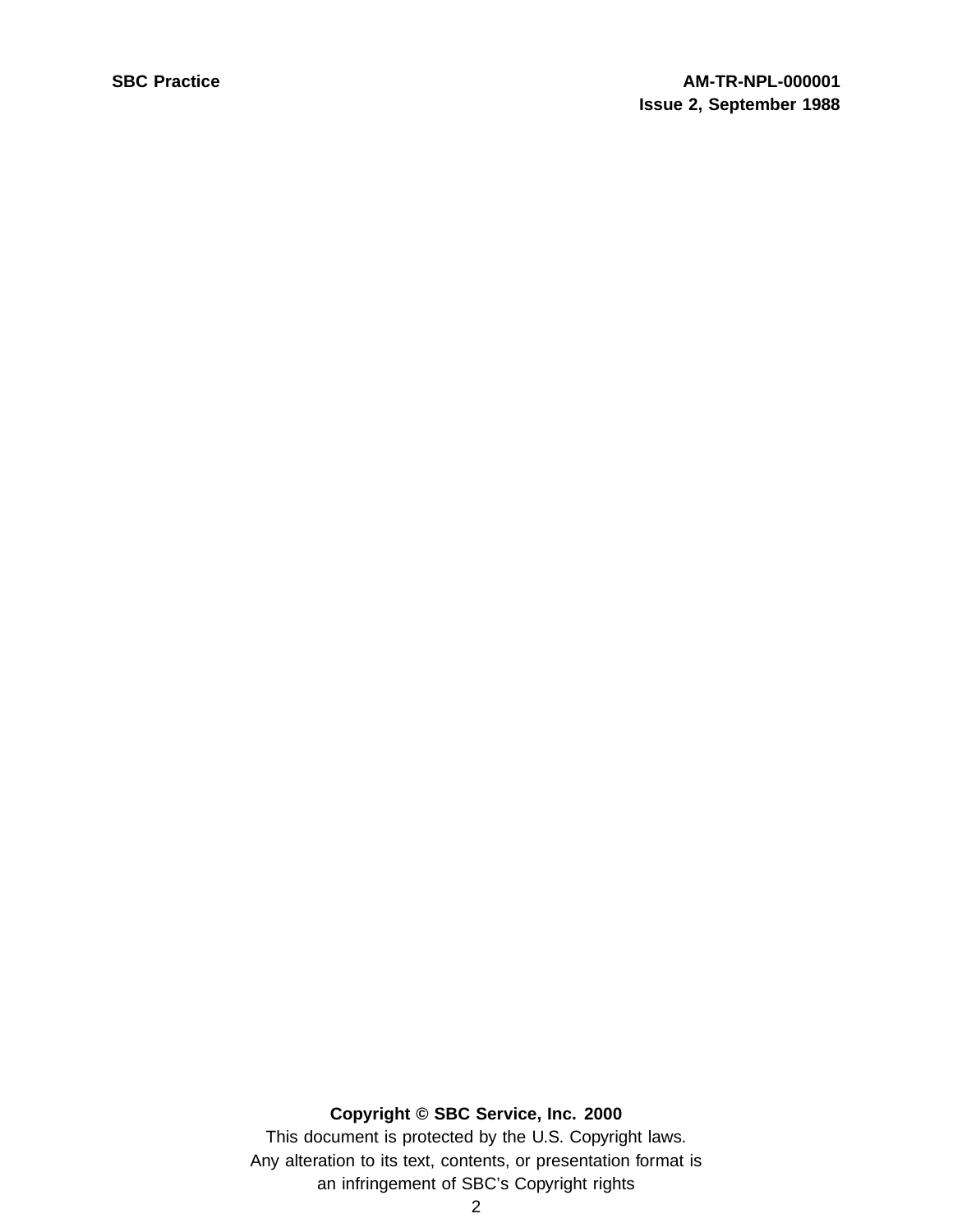## **1. 300/1200 BPS Asynchronous Switched Network Modem Interface Specifications**

## **1.1. General Description**

This interface specification was written to establish a standard interface to the Ameritech Packet Switch Network for full-duplex data communications on switched network applications operating asynchronously 300 bps, and at 1200 bps. The customer premise interface (modem) must meet the specifications covered in the following sections.

## 1.1.1. Functional Description

This specification provides for full-duplex data communications for switched network communications. The modem is full feature equivalent and line compatible with Bell 212A modems.

The data transmission in the central office uses different modulation and demodulation techniques for the high and low speed modes of operation in the low speed mode (300 bps), the modem uses frequency shift keying (FSK) with different frequencies to transmit mark and space data bits. One frequency range, 1070/1270 Hz is used for the originate mode transmit and a second range 2025/2225 Hz is used for receive. In the high speed mode (1200 bps), the modem uses phase shift keying (PSK), which carries the phase of a single frequency carrier signal. 1200 Hz is used for PSK transmission when in originate mode and 2400 Hz when in answer mode.

## 1.1.2. Customer Interface (Terminal Unit)

The electrical specifications of the customer data interface is the responsibility of the customer and terminal equipment vendor. However, the functions should be down-line compatible with the Electronics Industries EIA 232D electrical interface functions supported by the modems in the central office (shown in Exhibit 1).

### 1.1.3. Options

The basic options that the customer's unit should provide/consist of:

- A. loss of carrier disconnect
- B. send space disconnect
- C. receive space disconnect
- D. low speed, high speed or dual speed mode

### **Copyright © SBC Service, Inc. 2000**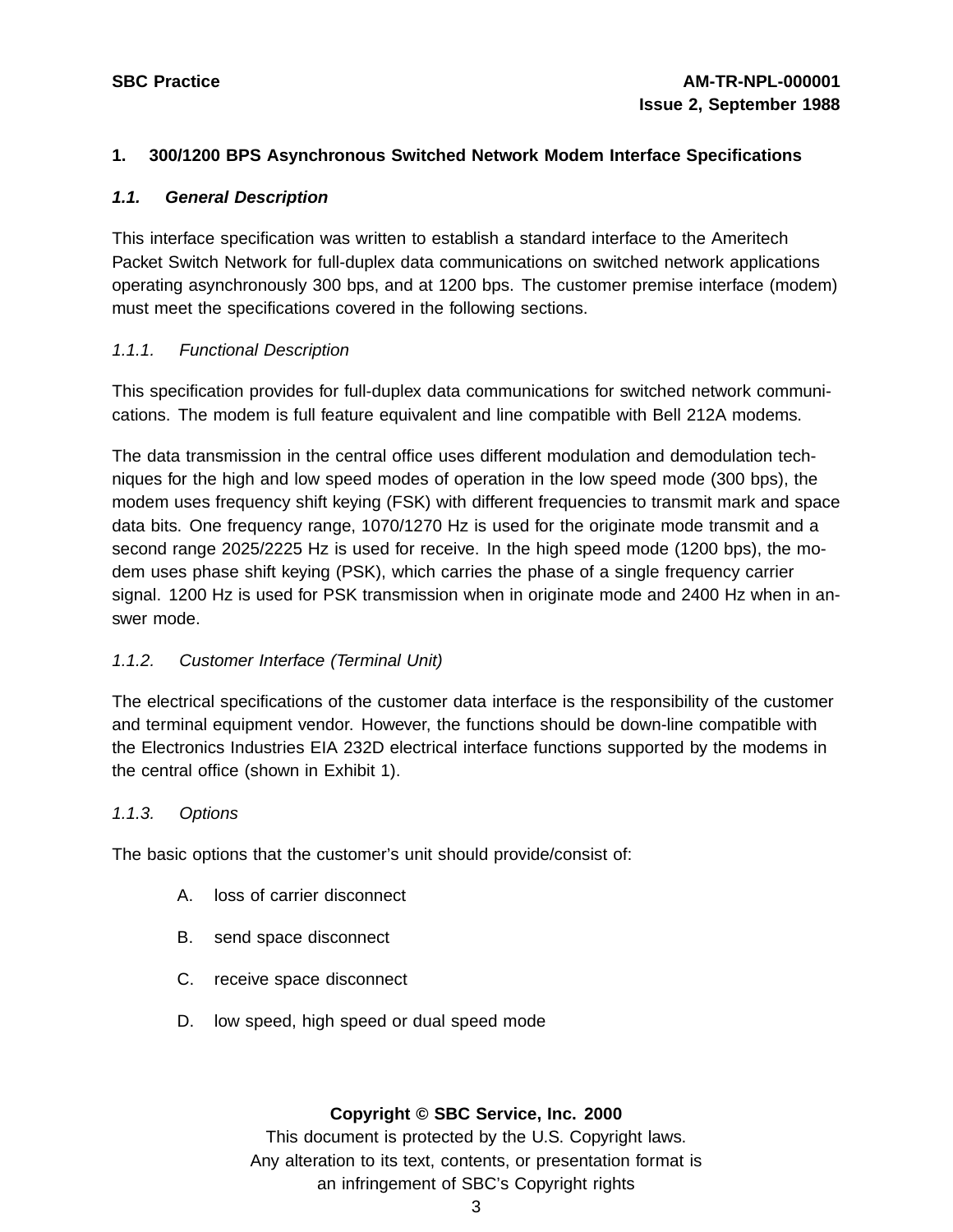## 1.1.4. Operational Tests

The customer's modem should be capable of performing Local Analog Loop (AL) and Remote Test (RT)/Digital Loopback (DL) loopback test.

When AL is invoked the transmitter output and the receiver input are disconnected from the communications line and connected together, creating a loop to test the back-to-back performances of the data terminal equipment (DTE) and the modem. In addition, the receive and transmit lines are connected to allow a signal to be maintained in both directions.

The RT test provides for remote DL looping of the customer's modem via a data test center. DL provides a manually controlled test in the terminating central office. DL disconnects the customer's DTE and loops toward the transmission facility. When the customer's modem is in the DL mode its Data Set Ready (DSR), Receive Line Signal Detect (RLSD), and Clear to Send (CTS) are turned off. The interface circuits to and from the customer's DTE are opened, the interface drivers should be turned off and Transmit Data (TD) and Receive Data (RD) clamped to mark.

## **1.2. Design Considerations/Specifications**

The customer premise interface (modem) must meet the specifications covered in the following sections.

## 1.2.1. Subscriber Loop Considerations

This service is provided via 2 wire switched network facilities. The central office unit will assure acquisition with a receive level of -45 dBm for switched network applications.

### 1.2.2. Modem Specifications

The following is a summary of the 300/1200 bps modem specifications:

| Data Rate:               | High Speed 1200 bps                 |
|--------------------------|-------------------------------------|
|                          | Low Speed 300 bps                   |
| 1200 bps overspeed:      | Up to 2.4%                          |
| <b>Operating Mode:</b>   | Full duplex                         |
| <b>Operating Format:</b> | Low Speed - asynchronous            |
|                          | High Speed - character asynchronous |

## **Copyright © SBC Service, Inc. 2000**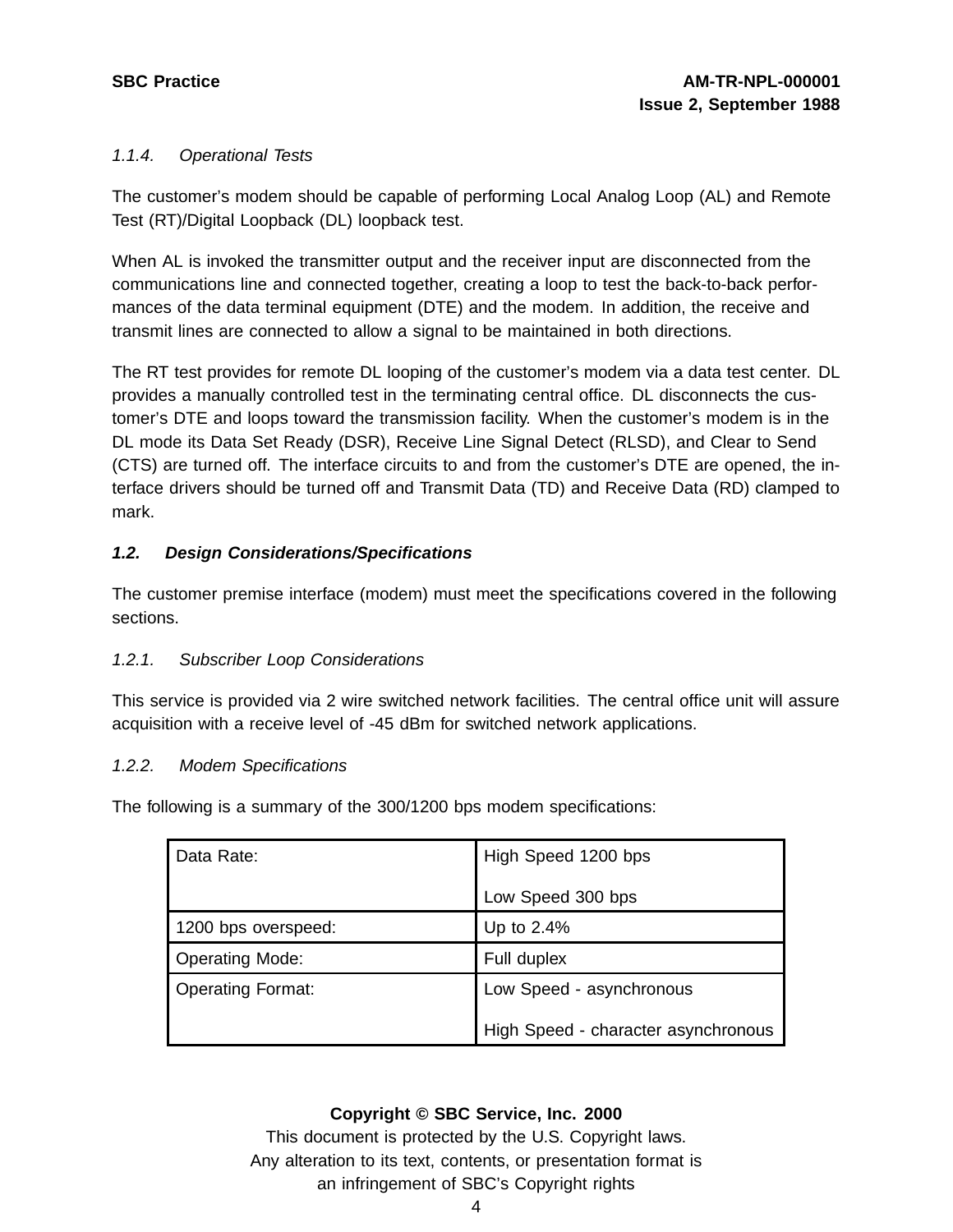| Modulation:                                  | High Speed - differential PSK carrier                           |
|----------------------------------------------|-----------------------------------------------------------------|
|                                              | Low Speed - Continuous Phase FSK                                |
| Carrier Frequency:                           | High Speed - 1200 Hz originate, 2400<br>Hz answer               |
|                                              | Low Speed - 1070/1270 Hz originate,<br>2025/2555 Hz answer      |
| Output Level:                                | Set by FCC requirements. Part 68;<br>Permissive or Programmable |
| Line Rquirements:                            | 2 wire switched network                                         |
| Line Impedance:                              | 900 ohms, balanced                                              |
| <b>Transmitter Timing:</b>                   | Asynchronous                                                    |
| Demodulation:                                | High Speed - differential decoding of<br><b>PSK</b> carrier     |
|                                              | Low Speed - FSK tone detection                                  |
| <b>Receiver Operating Range:</b>             | $0$ to -48 dBm                                                  |
| <b>Carrier Detect Threshold Acquisition:</b> | Assured with a receive level of -45<br>dBm                      |
| <b>Carrier Detect Threshold Release:</b>     | Assured with a receive level below -48<br>dBm                   |
| Hysteresis:                                  | 2 dB minimum                                                    |
| Loss of Carrier Disconnect Time:             | $300 \pm 50$ ms                                                 |
| Receive Space Disconnect Time:               | Optional, none or 1.5 sec                                       |
| Port Security:                               | 1.5 sec after disconnect                                        |
| Digital Interface:                           | <b>EIA 232D</b>                                                 |

## **1.3. References**

FCC Regulations Part 15

FCC Regulations Part 68

# **Copyright © SBC Service, Inc. 2000**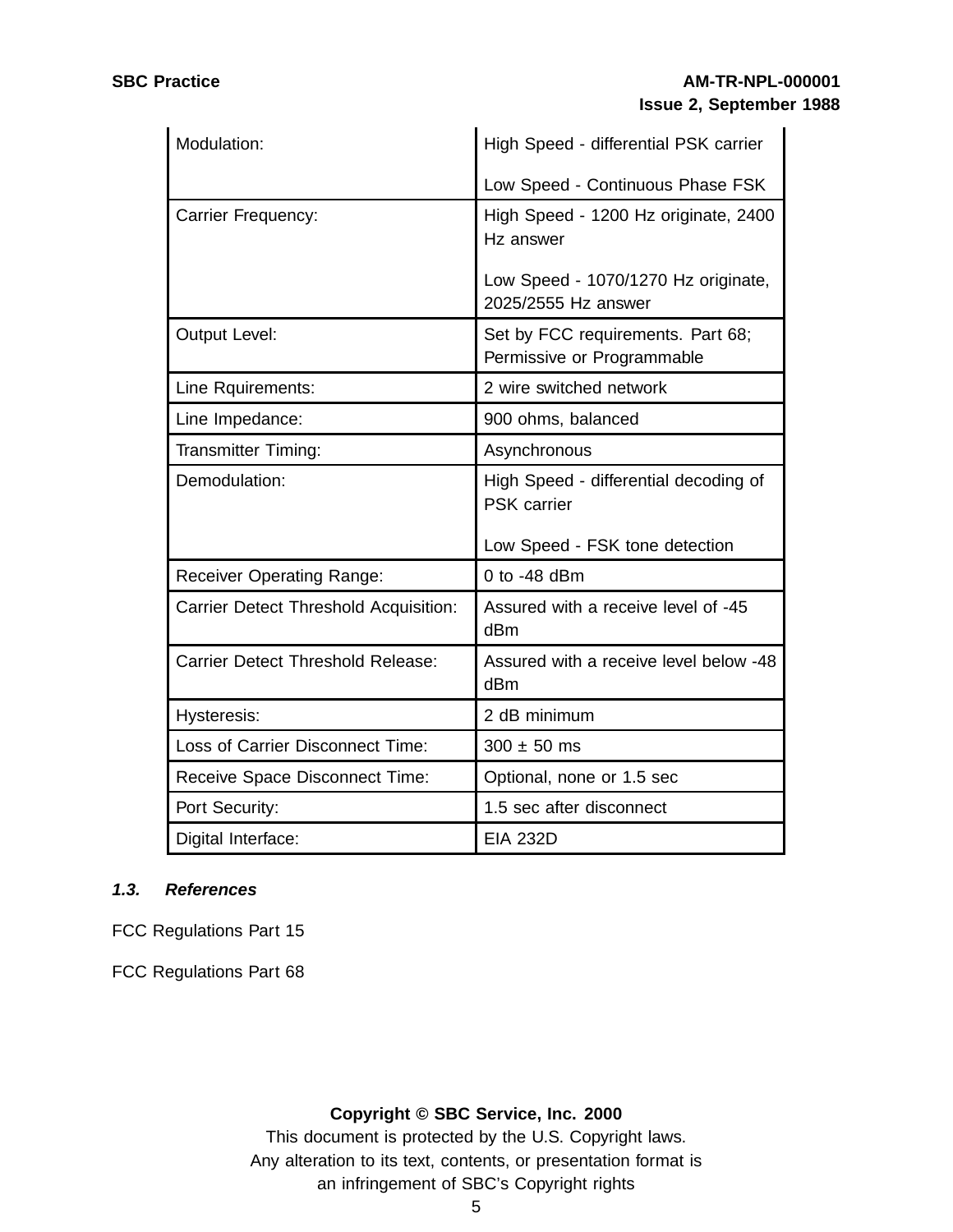### EIA Standard EIA 232D

#### 300/1200 BPS ASYNCHRONOUS MODEM

| Pin No.        | Function                                                    | <b>EIA 232D</b><br>Designation | AT&T<br>Designation | CCITT<br>Designation |
|----------------|-------------------------------------------------------------|--------------------------------|---------------------|----------------------|
| 1              | Protective group (optional)                                 | AA                             | FG                  | 101                  |
| $\overline{c}$ | Transmit data                                               | BA                             | SD                  | 103                  |
| 3              | Receive data                                                | BB                             | RD                  | 104                  |
| 4              | Not Used                                                    |                                |                     |                      |
| 5              | Clear to send                                               | CВ                             | CS                  | 106                  |
| 6              | Data set ready                                              | CC                             | DSR                 | 107                  |
| 7              | Signal ground                                               | AB                             | SG                  | 102                  |
| 8              | Received line signal detector                               | CF                             | CO                  | 109                  |
| 9              | Not Used                                                    |                                |                     |                      |
| 10             | Not Used                                                    |                                |                     |                      |
| 11             | Not Used                                                    |                                |                     |                      |
| 12             | Speed Indicator (optional)                                  | CI                             |                     |                      |
| $13 - 14$      | Not Used                                                    |                                |                     |                      |
| 15             | Not Used                                                    |                                |                     |                      |
| 16             | Not Used                                                    |                                |                     |                      |
| 17             | Not Used                                                    |                                |                     |                      |
| 18             | External control of make<br>busy analog loopback (optional) | CN                             |                     |                      |
| 19             | External control of remote<br>digital loopback (optional)   | CN                             |                     |                      |
| 20             | Data terminal ready                                         | CD                             | <b>DTR</b>          | 108                  |
| 21             | External control of remote                                  |                                |                     |                      |
|                | Digital loopback (optional)                                 |                                |                     |                      |
| 22             | Ring indicator (optional)                                   | CE                             |                     |                      |
| 23             | Speed selector (optional)                                   | CH                             |                     |                      |
| 24             | Not Used                                                    |                                |                     |                      |
| 25             | Test mode indicator or same                                 |                                |                     | 142                  |
|                | As 19 (optional)                                            |                                |                     |                      |

Exhibit 1

#### **2. 300/1200 BPS Asynchronous Private Line Modem Interface Specifications**

### **2.1. General Description**

This interface specification was written to establish a standard interface to the Ameritech Packet Switch Network for 300/1200 bps Asynchronous modems. The customer premise interface modem must meet the specifications covered in the following sections.

**Copyright © SBC Service, Inc. 2000**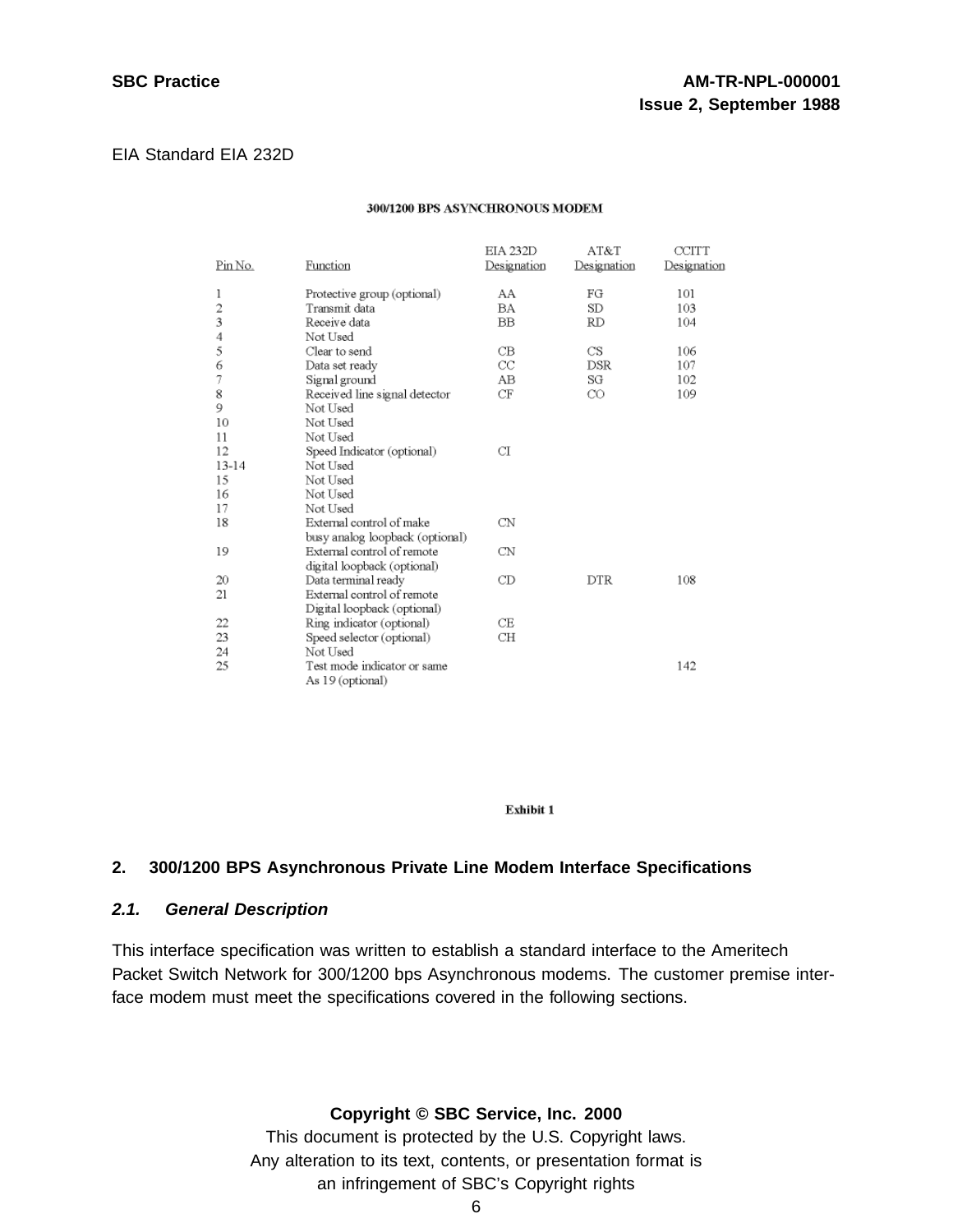## 2.1.1. Functional Description

This specification provides for 4 wire private line operation. The modem is designed for data rates of 300 or 1200 bps over 3002 type 4 wire voice grade private line facilities. The modem is fully compatible and equivalent to Bell 202 modems.

The modem accepts asynchronous serial digital data directly from business machines and transmits the data by modulated voice frequency (VF) carrier. Frequency shift keying (FSK) modulation is used. The modem also receives FSK modulated VF signals containing asynchronous serial digital data from other compatible modems and demodulates the incoming VF signals.

## 2.1.2. Customer Interface (Terminal Unit)

The electrical specifications of the customer data interface is the responsibility of the customer and terminal equipment vendor. However, the functions should be down-line compatible with the Electronics Industries Association EIA 232D electrical interface functions supported by the modems in the central office (shown in Exhibit 2)

## 2.1.3. Options

The basic options that the customer's unit should provide consist of:

- A. RTS/CTS delay
- B. carrier detect (CF) time constant
- C. soft turnoff/squelch interval

### 2.1.4. Operational Tests

The customer's modem should be capable of performing Local Analog Loop (AL) and Remote Test (RT)/Digital Loopback (DL) loopback tests.

When AL is invoked the transmitter output and the receiver input are disconnected from the communications line and connected together creating a loop to test the back-to-back performance of the data terminal equipment (DTE) and the modem.

In addition, the receive and transmit lines are connected to allow a signal to be maintained in both directions. The RT test provides for remote DL looping of the customer's modem via a data test center. DL provides a manually controlled test in the terminating central office. DL disconnects the customer's DTE and loops toward the transmission facility. When the customer's modem is in the DL mode its DSR, RLSD and CTs are turned off. The interface circuits

## **Copyright © SBC Service, Inc. 2000**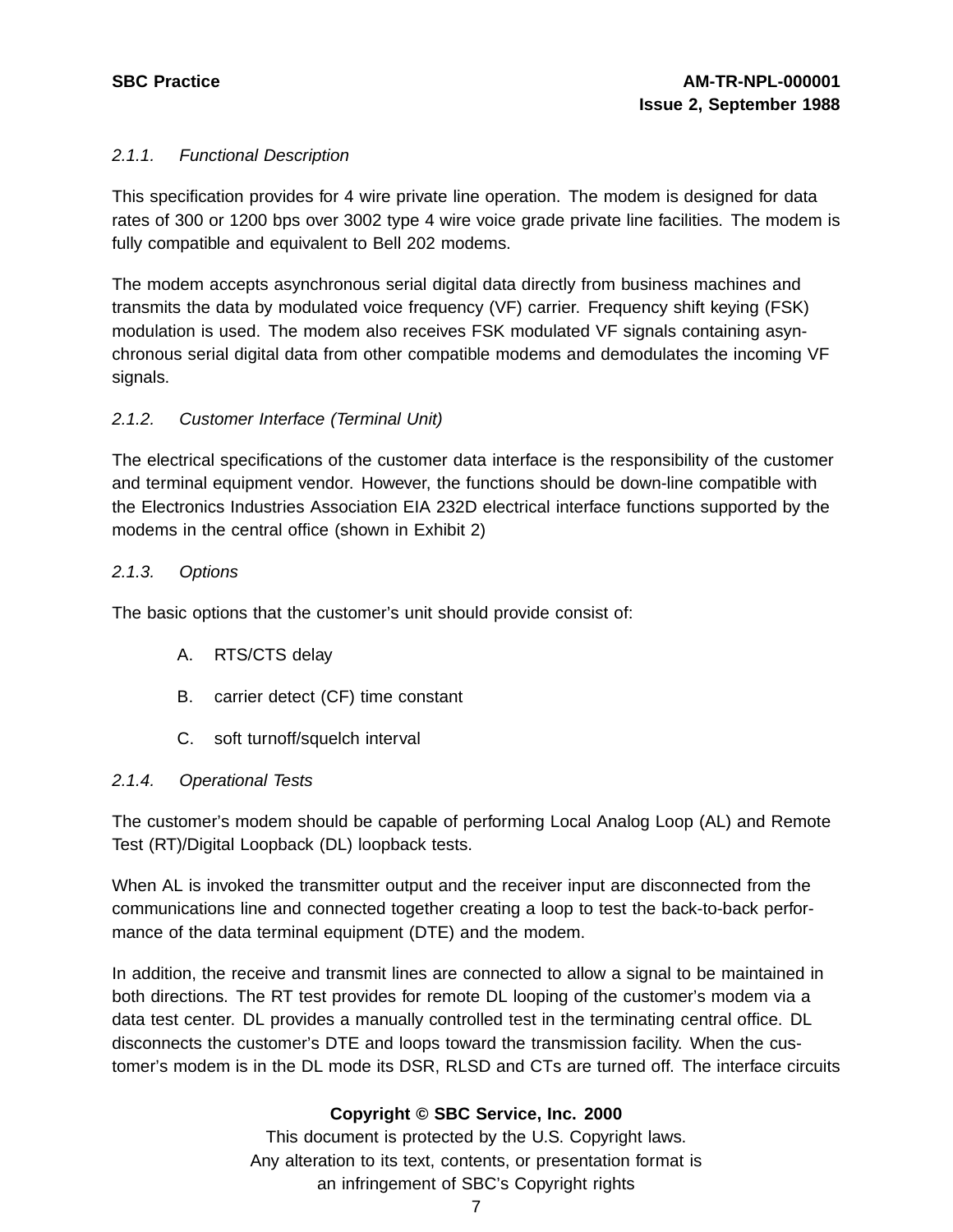to and from the customer's DTE are opened, the interface drivers should be turned off and TD and RD clamped to mark.

## **2.2. Design Consideration/Specifications**

The customer premise interface (modem) must meet the specifications covered in the following section.

## 2.2.1. Subscriber Loop Considerations

Specifications is based on the design of type 3002 private line channels.

### 2.2.2. Modem Specifications

The following is a summary 300/1200 bps modem specifications:

| Date Rate:                            | 300 or 1200 Private Line                                       |
|---------------------------------------|----------------------------------------------------------------|
| <b>Operating Mode:</b>                | Full duplex - Private Line                                     |
| <b>Operating Format:</b>              | Asynchronous, binary, serial                                   |
| Modulation:                           | Frequency Shift Keying (FSK)                                   |
| Carrier Frequency:                    | 1200 Hz and 2200 Hz $\pm$ 3Hz or 1300<br>Hz and 2100 Hz±3Hz    |
| Output Level:                         | OdBm                                                           |
| Line Requirements:                    | 4 Wire, Private Line (Type 3002)                               |
| Line Impedance:                       | 600 ohms                                                       |
| <b>Receiver Operating Range:</b>      | $-16$ to $-45$ dBm                                             |
| Carrier Detect Threshold Acquisition: | Assured with a receive ine of -30 dBm<br>for private line      |
| Carrier Detect Threshold Release:     | Assured with a receive level below -36<br>dBm for private line |
| Receiver Squelch:                     | 9 ms                                                           |
| Soft Transmit Carrier Turnoff:        | 8 ms                                                           |
| <b>Quick Receive Carrier Turnoff:</b> | Loss than 1 ms                                                 |
| Hysteresis:                           | 2 dBm minimum                                                  |
| Digital Interface:                    | <b>EIA 232D</b>                                                |

### **Copyright © SBC Service, Inc. 2000**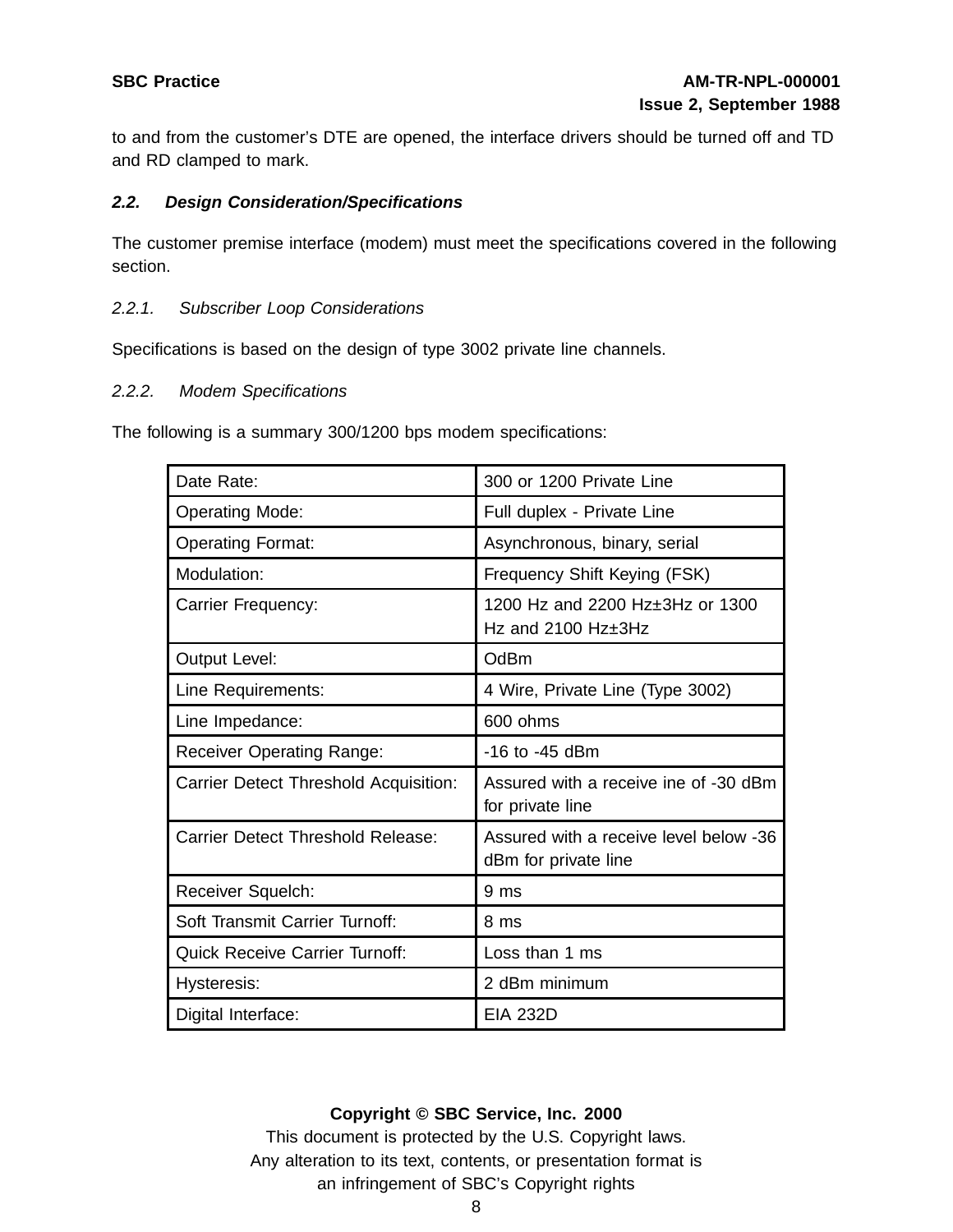# **SBC Practice AM-TR-NPL-000001 Issue 2, September 1988**

| Request to Send (RTS) Clear to Send   8 ms<br>(CTS) Time: |                               |
|-----------------------------------------------------------|-------------------------------|
| Data Carrier Delay:                                       | ON: 7 ms; OFF: less than 5 ms |
| <b>Receive Sensitivity:</b>                               | $-45$ dBm                     |

#### **2.3. References**

AT&T PUB 41004

FCC Regulations Part 15

FCC Regulations Part 68

EIA Standard EIA 232 D

#### 300/1200 BPS ASYNCHRONOUS PRIVATE LINE MODEM

|         |                               | EIA 232D    | AT&T        | CCITT       |
|---------|-------------------------------|-------------|-------------|-------------|
| Pin No. | Function                      | Designation | Designation | Designation |
|         |                               |             |             |             |
| 1       | Protective ground (optional)  | AA          | FG          | 101         |
| 2       | Transmit data                 | ΒA          | SD          | 103         |
| 3       | Receive data                  | ΒB          | RD          | 104         |
| 4       | Request to send               | СA          | RS          | 105         |
| 5       | Clear to send                 | CВ          | CS.         | 106         |
| 6       | Data set ready                | CC          | DSR         | 107         |
| 7       | Signal ground                 | AВ          | SG          | 102         |
| 8       | Received line signal detector | CF          | CO          | 109         |
| 9       | Not Used                      |             |             |             |
| 10      | Not Used                      |             |             |             |
| 11, 19  | Not Used                      |             |             |             |
| 12      | Not Used                      |             |             |             |
| 13      | Not Used                      |             |             |             |
| 14      | Not Used                      |             |             |             |
| 15      | Not Used                      |             |             |             |
| 16      | Not Used                      |             |             |             |
| 17, 24  | Not Used                      |             |             |             |
| 25      | Not Used                      |             |             |             |

Exhibit 2

## **Copyright © SBC Service, Inc. 2000**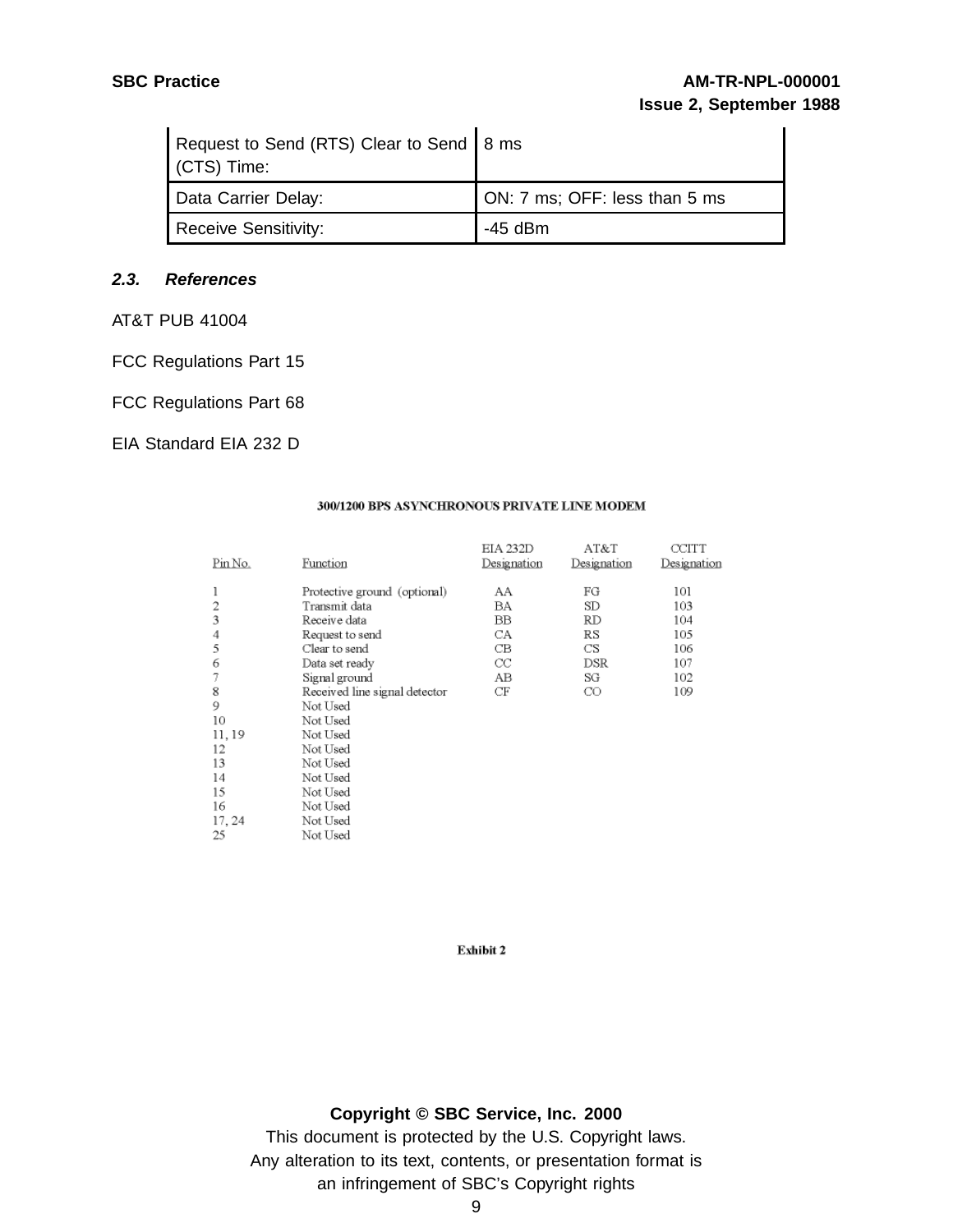## **3. 300/1200/2400 BPS Asynchronous Switched Network Modem Interface Specifications**

## **3.1. General Description**

This interface specification was written to establish a standard interface to the Ameritech Packet Switched Network for full-duplex data communications on switched network applications operating asynchronously 300 bps, 1200 bps and at 2400 bps. The customer premises interface (modem) must meet the specifications covered in the following sections.

## 3.1.1. Functional Description

This specification provides for full-duplex data communications for switched network communications. The modem is fully compatible with CCITT V.22 bis for 2400 bps, Bell 212A or CCITT V.22 for 1200 bps and Bell 103 for 300 bps modems.

## 3.1.2. Customer Interface (Terminal Unit)

The electrical specifications of the customer data interface is the responsibility of the customer and terminal equipment vendor. However, the functions should be down-line compatible with the Electronics Industries Association EIA 232D electrical interface functions supported by the modems in the central office (shown in Exhibit 3).

### 3.1.3. Options

The basic options that the customer's unit should provide consist of:

- A. RTS/CTS Delay
- B. constant or switched carrier
- C. OdBm transmit line signal
- D. transmitter timing

Exhibit 2 contains a table which explains all the options which will be supported in the central office.

### 3.1.4. Operational Tests

The customer's modem should be capable of performing Local Analog Loop (AL) and Remote Test (RT)/Digital Loopback tests.

### **Copyright © SBC Service, Inc. 2000**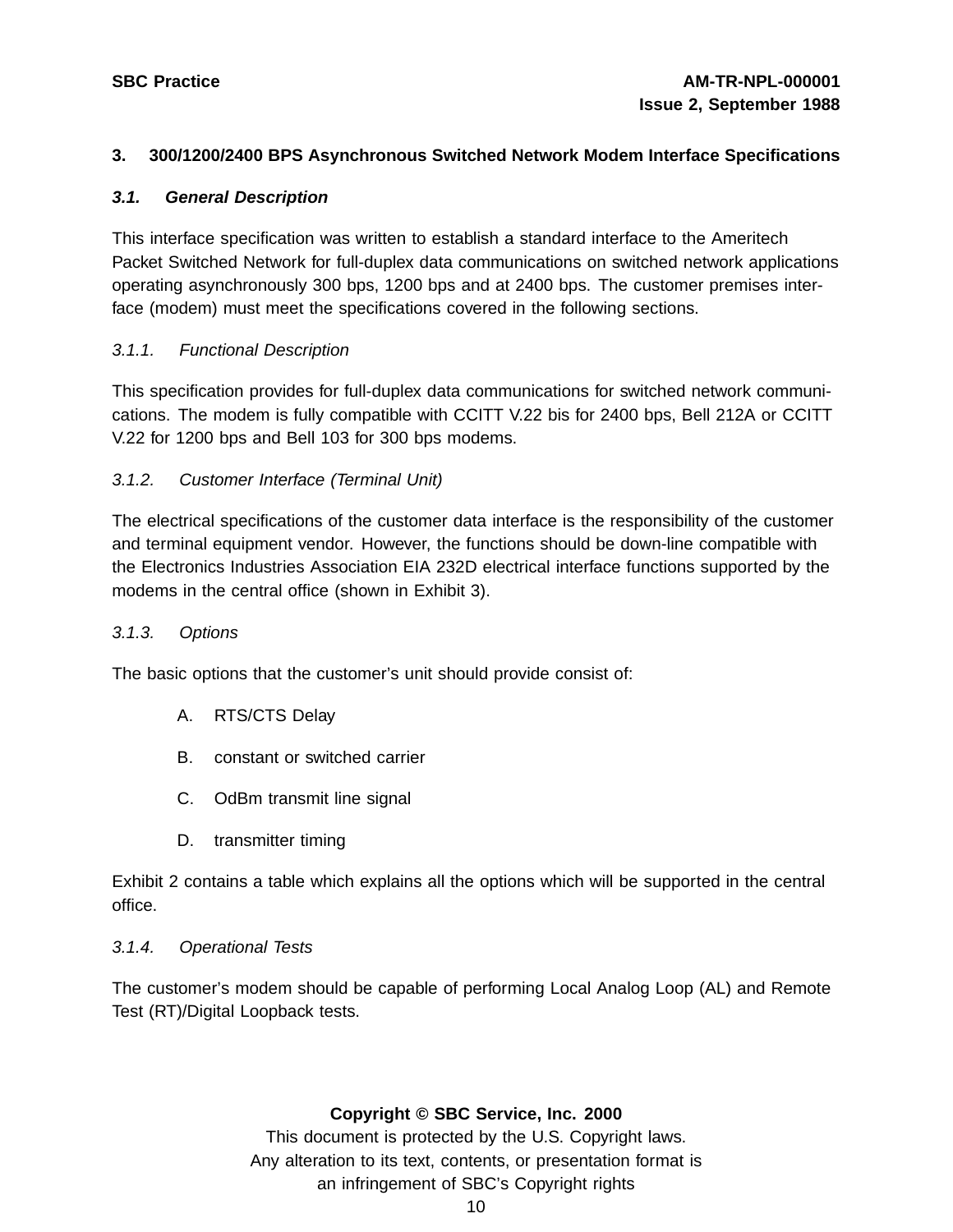When AL is invoked the transmitter output and the receiver input are disconnected from the communications line and connected together, creating a loop to test the back-to-back performance of the data terminal equipment (DTE) and the modem.

In addition, the receive and transmit lines are connected to allow a signal to be maintained in both directions. The RT test causes the remote modem to go into the DL mode, allowing remote loop testing via a data test center. The DL test provides a manual looping of customer's modem toward the terminating central office. DL disconnects the customer's DTE and loops toward the transmission facility. When the customer's modem is in the DL mode its DSR, RLSD and CTS are turned off. The interface circuits to and from the customer's DTE are opened, the interface drivers should be turned off and TD and RD clamped to mark.

## **3.2. Design Considerations/Specifications**

The customer premises interface (modem) must meet the specifications covered in the following sections.

## 3.2.1. Subscriber Loop Considerations

This service is provided via 2 wire switched network facilities. The central office unit will assure acquisition with a receive level of -45 dBm for switched network applications.

### 3.2.2. Modem Specifications

The following is a summary 300/1200/2400 bps modem specifications:

| Date Rate:               | High Speed 2400 bps                       |  |
|--------------------------|-------------------------------------------|--|
|                          | Low Speed 300 bps                         |  |
| Overspeed:               | Up to $2.5%$                              |  |
| <b>Operating Mode:</b>   | Full duplex                               |  |
| <b>Operating Format:</b> | 1200/2400 bps Synchronous                 |  |
|                          | 1200/2400 bps Character Asyn-<br>chronous |  |
|                          | 300 bps Asynchronous                      |  |

### **Copyright © SBC Service, Inc. 2000**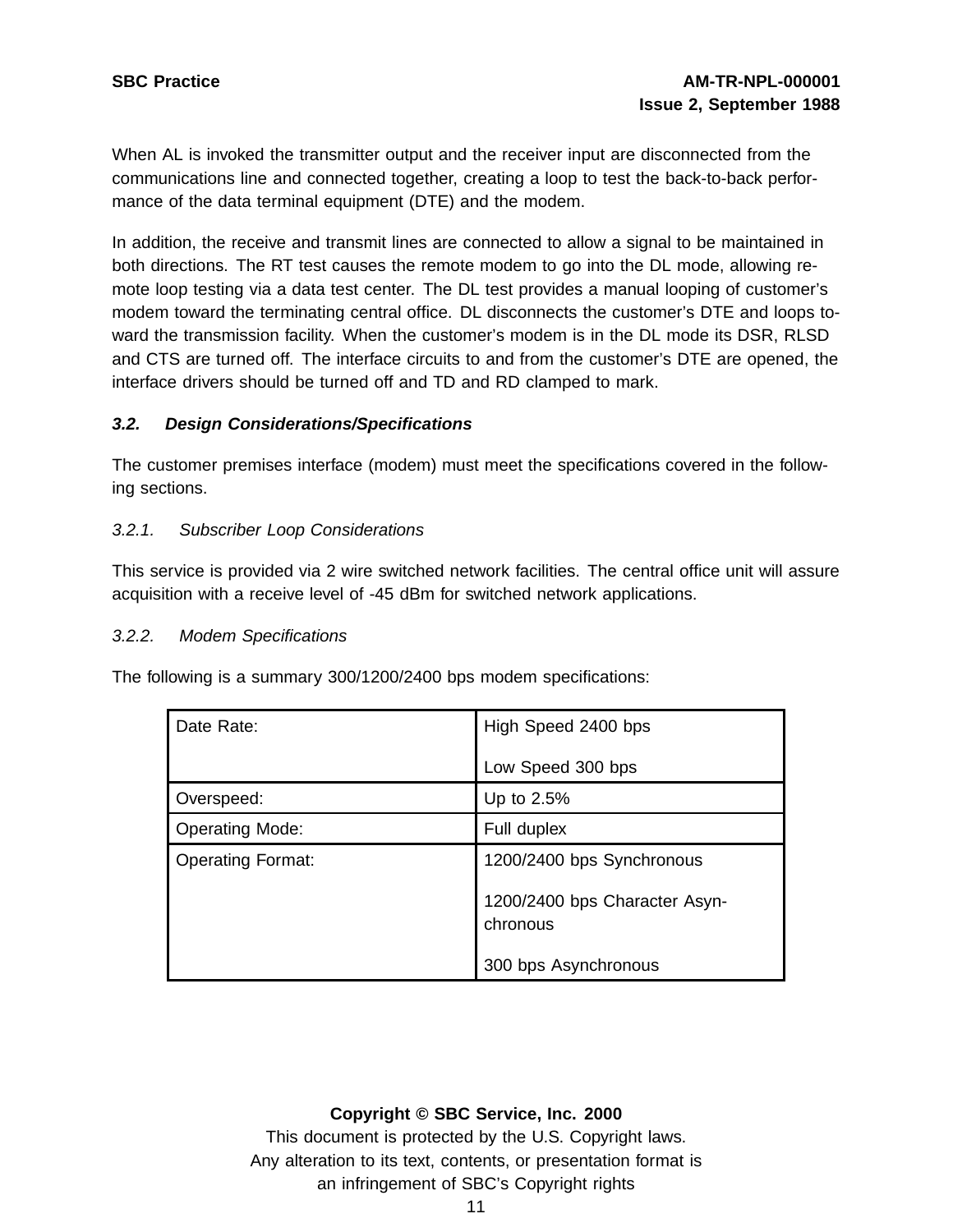| Modulation:                      | 2400 bps: 16 level QAM                                  |
|----------------------------------|---------------------------------------------------------|
|                                  | 1200 bps: 4 level PSK                                   |
|                                  | 300 bps: 2 level FSK                                    |
| Carrier Frequency:               | 1200/2400 bps: 1200 Hz originate,<br>2400 Hz answer     |
|                                  | 300 bps: 1070/1270 Hz originate,<br>2025/2225 Hz answer |
| Output Level:                    | -9 or -12 dBm                                           |
| Line Requirements:               | 2 wire switched network                                 |
| Line Impedance:                  | 900 ohms, balanced                                      |
| Transmitter Timing:              | Internal, external                                      |
| RTS/CTS Delay:                   | 15 <sub>ms</sub>                                        |
| <b>Carrier Detection:</b>        | Acquisition: -45dBm                                     |
|                                  | Release: -48dBm                                         |
|                                  | Hysteresis: - 2 dBm minimum                             |
| Loss of Carrier Disconnect Time: | 350 ms                                                  |
| Port Security:                   | 1 sec after disconnect                                  |
| Digital Interface:               | <b>EIA 232D</b>                                         |

## **3.3. References**

FCC Regulations Part 15

FCC Regulations Part 68

EIA Standard EIA 232 D

CCITT Recommendation V.22

CCITT Recommendation V.22 bis

## **Copyright © SBC Service, Inc. 2000**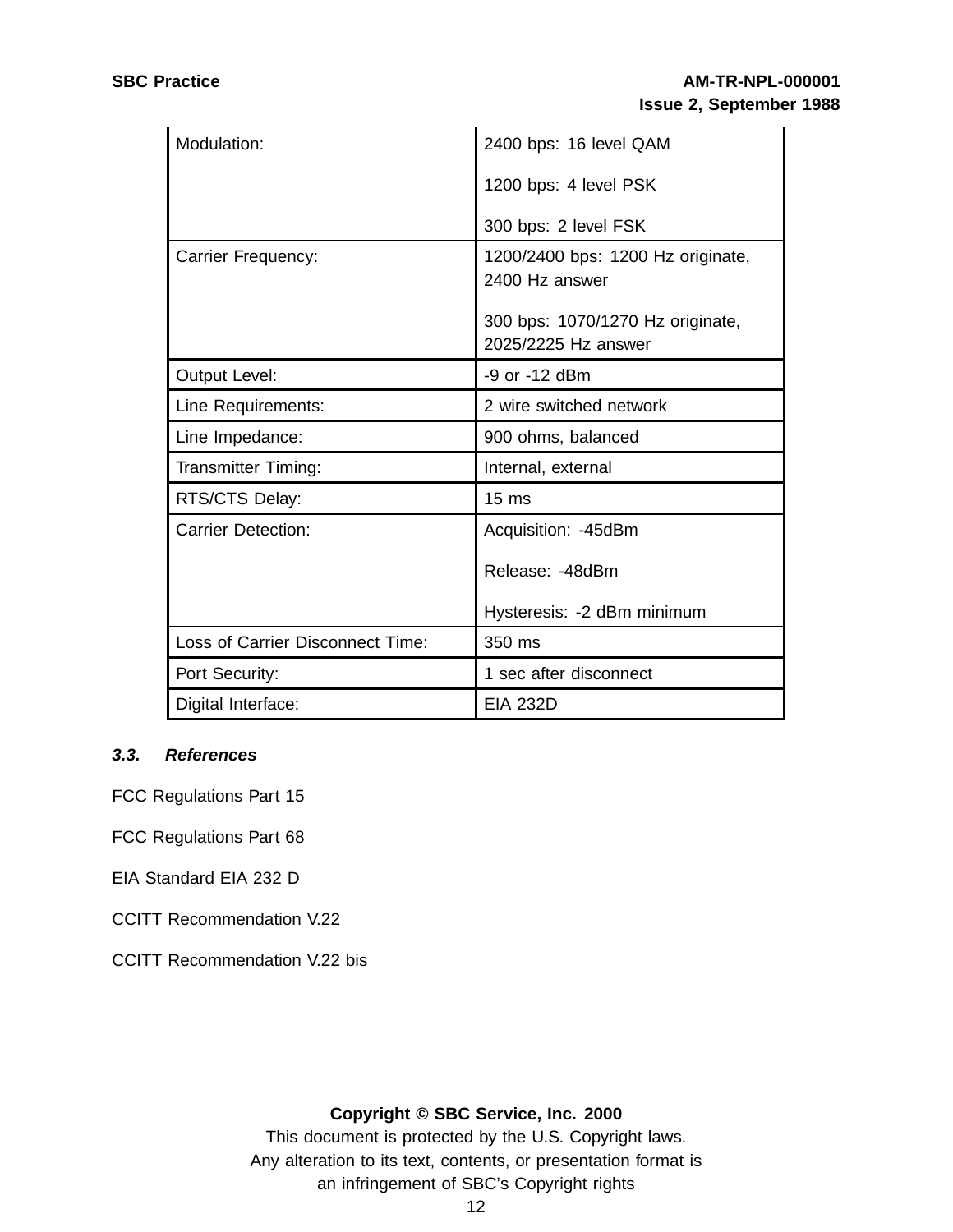#### AT&T PUB 41004

#### 300/1200/2400 BPS ASYNCHRONOUS MODEM

| Pin No. | Function                       | <b>EIA 232D</b><br>Designation | AT&T<br>Designation | CCITT<br>Designation |
|---------|--------------------------------|--------------------------------|---------------------|----------------------|
| 1       | Protective Ground (optional)   | AA                             | FG                  | 101                  |
| 2       | <b>Transmitted Data</b>        | BA                             | SD                  | 103                  |
| 3       | Received Data                  | BB                             | RD                  | 104                  |
| 4       | Not Used                       |                                |                     |                      |
| 5       | Clear to send                  | CВ                             | CS                  | 106                  |
| 6       | Data set ready                 | $_{\rm CC}$                    | <b>DSR</b>          | 107                  |
| 7       | Signal ground                  | AB                             | SG                  | 108                  |
| 8       | Received Line Signal Detector  | CF                             | CO                  | 109                  |
| 16      | Not Used                       |                                |                     |                      |
| 17      | Not Used                       |                                |                     |                      |
| 18      | Not Used                       |                                |                     |                      |
| 19      | Secondary Received Line Signal |                                |                     |                      |
|         | Detector                       | SCF                            | SO                  | 122                  |
| 10      | Secondary Clear to Send        | SCB                            |                     | 121                  |
| 11      | Secondary Transmitted Data     | <b>SBA</b>                     |                     | 118                  |
| 12      | Transmitted Signal Element     |                                |                     |                      |
|         | Timing                         | $DB$                           |                     | 114                  |
| 16      | Secondary Received Data        | <b>SBB</b>                     |                     | 19                   |
| 17      | Receiver Signal Timing         | DD                             |                     | 115                  |
| 18      | External ANALOOP               | CN                             |                     |                      |
| 13      | Not Used                       |                                |                     |                      |
| 20      | Data Terminal Ready            | CD                             | <b>DTR</b>          | 108.2                |
| 14      | External Remote Digital        |                                |                     |                      |
|         | Loopback                       | CN                             |                     |                      |
| 22      | Ring Indicator                 | СE                             |                     | 125                  |
| 23      | Data Rate Indicator            | CH                             |                     |                      |
| 21      | Transmitter Signal Element     |                                |                     |                      |
|         | Timing                         | DA                             |                     | 113                  |
| 22      | Not Used                       |                                |                     |                      |

Exhibit 3

#### **4. 1200/2400 BPS Synchronous Modem Interface Specifications**

#### **4.1. General Description**

This interface specification was written to establish a standard interface to the Ameritech Packet Switch Network for 1200/2400 bps synchronous, full duplex private line modems. The customer premise interface modem must meet the specifications covered in the following sections.

#### **Copyright © SBC Service, Inc. 2000**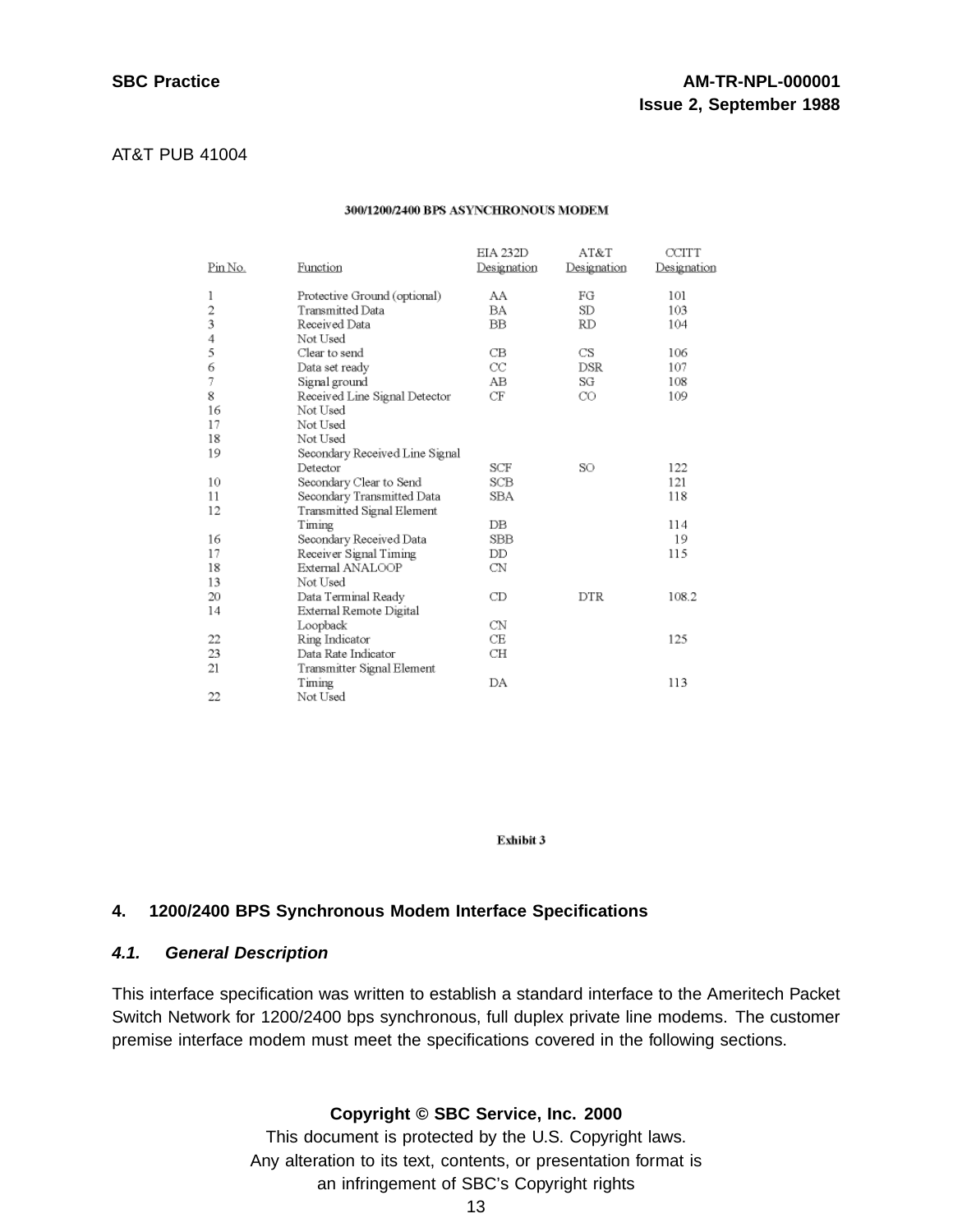## 4.1.1. Functional Description

This specification provides for full-duplex (4 wire only) point-to-point synchronous data communications at 1200/2400 bps over 3002 type 4 wire voice grade private line facilities. The modem is fully compatible with Bell 201C and CCITT V.26 modems.

The data transmission generated in the central office consists of differentially phase-shift keyed (DPSK) modulations with a carrier frequency of 180 Hz.

## 4.1.2. Customer Interface (Terminal Unit)

The electrical specifications of the customer data interface is the responsibility of the customer and terminal equipment vendor. However, the functions should be down-line compatible with the Electronics Industries Association EIA 232D electrical interface functions supported by the modems in the central office (shown in Exhibit 4).

### 4.1.3. Options

The basic options that the customer's unit should provide consist of:

- A. RTS/CTS delays
- B. constant or switched carrier
- C. OdBm transmit line signal
- D. transmitter timing

### 4.1.4. Operational Tests

The customer's modem should be capable of performing Local Analog Loop (AL) and Remote Test (RT)/Digital Loopback tests. The customer's unit should be capable of performing these tests in 4 wire service applications.

When AL is invoked the transmitter output and the receiver input are disconnected from the communications line and connected together, creating a loop to test the back-to-back performance of the data terminal equipment (DTE) and the modem.

In addition, the receive and transmit lines are connected to allow a signal to be maintained in both directions. The RT test provides for remote DL looping of the customer's modem via a data test center. DL provides a manually controlled test in the terminating central office. DL disconnects the customer's DTE and loops toward the transmission facility. When the customer's modem is in the DL mode its DSR, RLSD and CTS are turned off. The interface cir-

## **Copyright © SBC Service, Inc. 2000**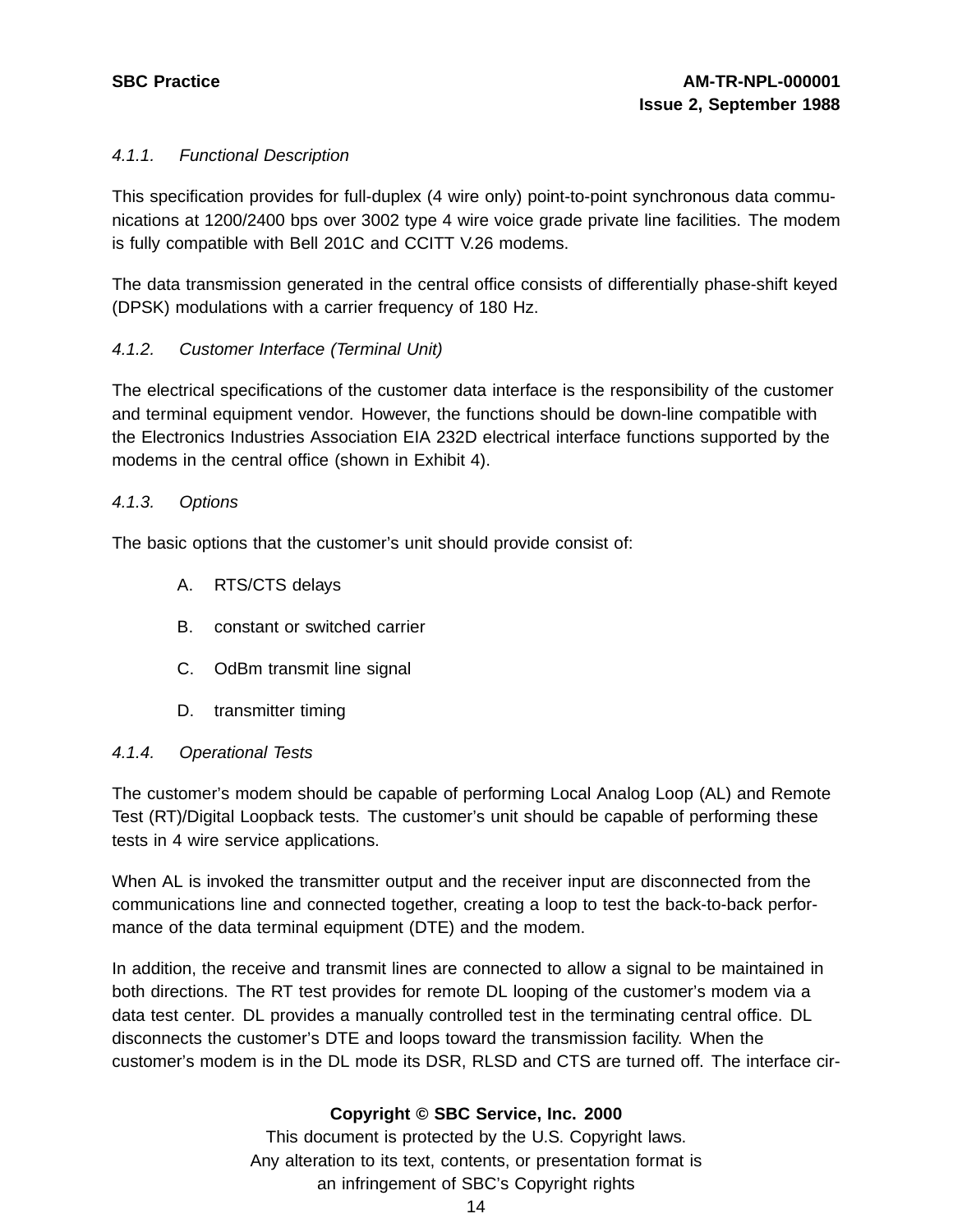cuits to and from the customer's DTE and opened, the interface drivers should be turned off and TD and RD clamped to mark.

## **4.2. Design Consideration/Specifications**

The customer premise interface (modem) must meet the specifications covered in the following sections.

## 4.2.1. Subscriber Loop Considerations

Specification is based on the design of Type 3002 private line channels.

### 4.2.2. Modem Specification

The following is a summary of the 1200/2400 bps synchronous modem specifications:

| Data Rate:                            | 1200/2400 bps                                          |
|---------------------------------------|--------------------------------------------------------|
| <b>Operating Mode:</b>                | Full duplex - Private Line                             |
| <b>Operating Format:</b>              | Synchronous, binary, serial                            |
| Modulation:                           | Differential phase shift keyed                         |
| Carrier Frequency:                    | 1800 Hz±1 Hz transmitter                               |
|                                       | 1800 Hz±7 Hz receiver                                  |
| Output Level:                         | OdBm                                                   |
| Line Requirements:                    | 4 wire type 3002 Private Line                          |
| Line Impedance:                       | 600 ohms balanced                                      |
| <b>Transmitter Timing:</b>            | Internal and external                                  |
| RTS-CTS Delay:                        | $7.1 \text{ ms} \pm 0.5 \text{ ms}$                    |
| <b>Receiver Operating Range:</b>      | $-16$ dBm to $-26$ dBm                                 |
| Carrier Detect Threshold Acquisition: | Assured with a receive level of -26<br>dBm or greater. |
| Carrier Detect Threshold Release:     | Assured with a receive level below -31<br>dBm          |
| Hysteresis:                           | 2 dB minimum                                           |
| <b>Business Machine Interface:</b>    | <b>EIA 232D</b>                                        |

### **Copyright © SBC Service, Inc. 2000**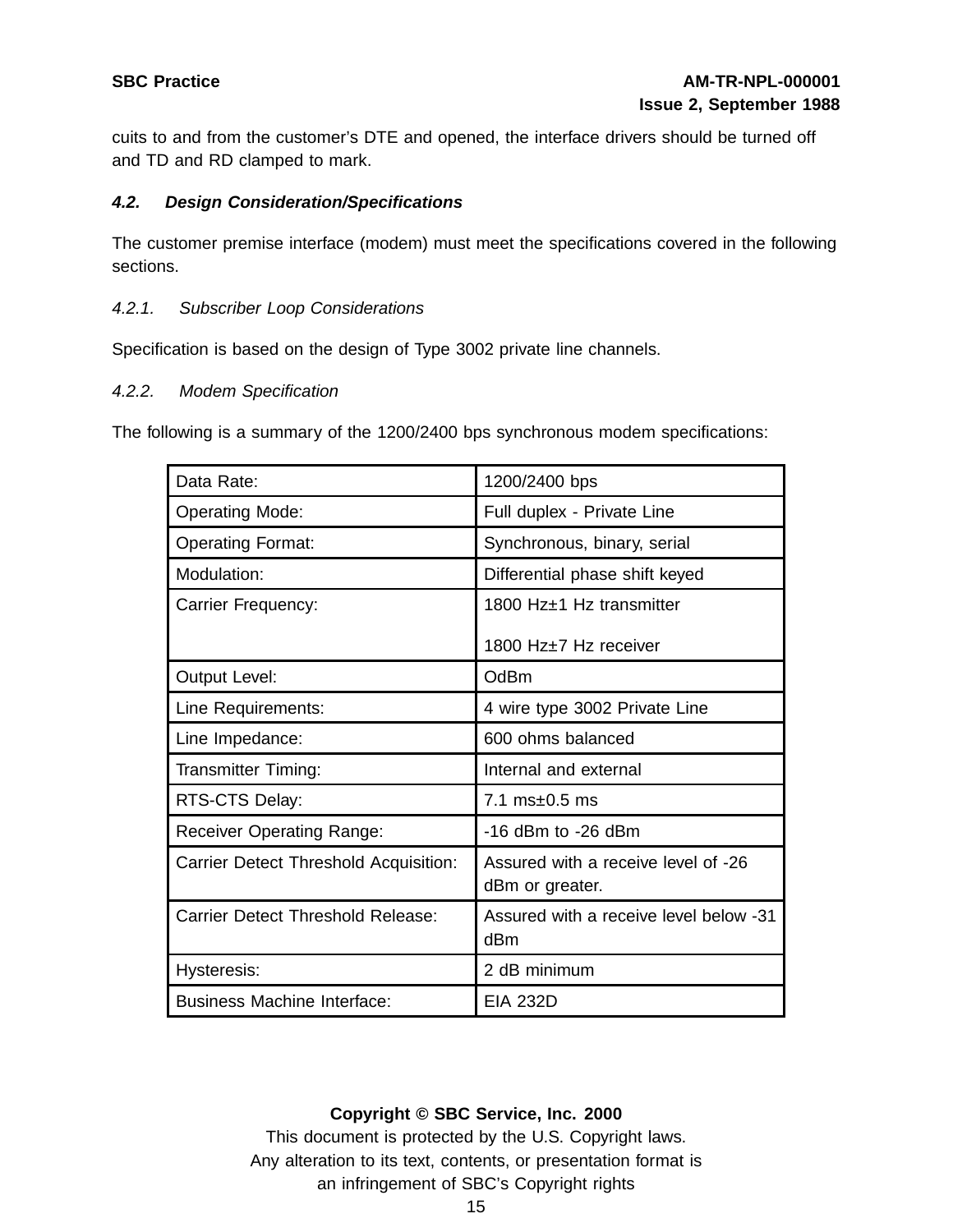#### **4.3. References**

AT&T PUB 41004

CCITT Recommendation V.26

CCITT Recommendation V.24

FCC Regulations Part 15

EIA Standard EIA 232 D

#### 1200/2400 BPS ASYNCHRONOUS MODEM

|                         |                                                    | <b>EIA 232D</b> | AT&T        | CCITT       |
|-------------------------|----------------------------------------------------|-----------------|-------------|-------------|
| Pin No.                 | Function                                           | Designation     | Designation | Designation |
| 1                       | Protective Ground (optional)                       | AA              | FG          | 101         |
| $\overline{\mathbf{c}}$ | Transmit data                                      | ΒA              | $_{\rm SD}$ | 103         |
| 3                       | Receive data                                       | ΒB              | RD          | 104         |
| 4                       | Request to send                                    | СA              | $_{RS}$     | 105         |
| 5                       | Clear to send                                      | CВ              | CS.         | 106         |
| 6                       | Data set ready                                     | $_{\rm CC}$     | DSR         | 107         |
| 7                       | Signal ground                                      | АB              | SG          | 102         |
| 8                       | Received line signal detector                      | СF              | CO          | 109         |
| 9                       | Not Used                                           |                 |             |             |
| 10                      | Not Used                                           |                 |             |             |
| 11                      | Not Used                                           |                 |             |             |
| $12 - 14$               | Not Used                                           |                 |             |             |
| 15                      | Serial clock, transmit                             | $DB$            | SCT         | 114         |
| 10                      | Transmit digit clock                               |                 |             |             |
| 17                      | Receive clock                                      | DD              | SCR         | 115         |
| 18                      | External AL (optional)                             | CN              | AL          | 141         |
| 19                      | Not Used                                           |                 |             |             |
| 20                      | Data terminal ready                                | CD              | <b>DTR</b>  | 108         |
| 21                      | Signal quality monitor or<br>ext control of remote | CG              |             | 110         |
| 22                      | digital loopback (optional)<br>Not Used            |                 |             |             |
| 23                      | Ext control of terminal                            |                 |             |             |
|                         |                                                    | CН              |             | 111         |
| 24                      | speed (optional)                                   |                 |             |             |
|                         | Transmit signal element                            | DA              |             | 113         |
|                         | Timing                                             |                 |             |             |
| 25                      | Test mode indicator (optional)                     | TМ              |             | 142         |

Exhibit 4

#### **Copyright © SBC Service, Inc. 2000**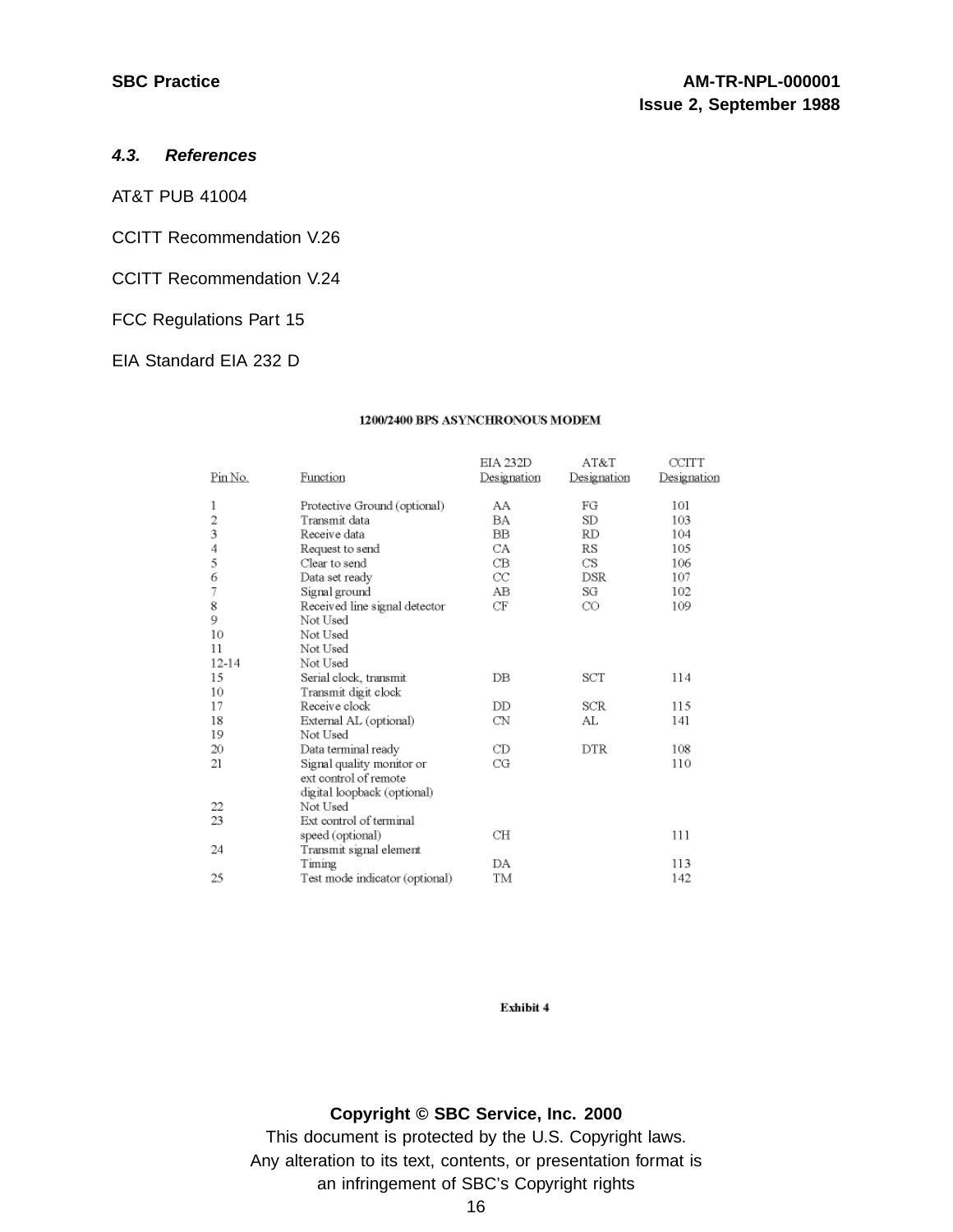## **5. 4800 BPS Synchronous Modem Interface Specifications**

### **5.1. General Description**

This interface specification was written to establish a standard interface to the Ameritech Packet Switch Network for 4800 bps Synchronous modems. The customer premise interface (modem) must meet the specifications covered in the following sections.

### 5.1.1. Functional Description

This specification provides for full-duplex (private line: 4 wire voice grade Type 3002 circuits) synchronous data communication at 4800 bps. The 4800 modem is full feature equivalent and line compatible with Bell 208 modems.

The data transmission generated in the central office consists of 8 phase differential PSK (phase-shift keying) modulation with a carrier frequency of 1800 Hz.

## 5.1.2. Customer Interface (Terminal Unit)

The electrical specifications of the customer data interface is the responsibility of the customer and terminal equipment vendor. However, the functions should be down-line compatible with the Electronics Industries Association EIA 232D electrical interface functions supported by the modems in the central office (shown in Exhibit 5).

### 5.1.3. Options

The basic options that the customer's unit should provide consist of:

- A. switched or constant carrier operation
- B. 1 second holdover selection
- C. OdBm transmit level
- D. compromise equalizer
- E. transmitter and receiver timing
- F. RTS-CTS delay

### 5.1.4. Operational Tests

The customer's modem should be capable of performing Local Analog Loop (AL), Digital Loop (DL) and Remote Digital Loop (RT).

### **Copyright © SBC Service, Inc. 2000**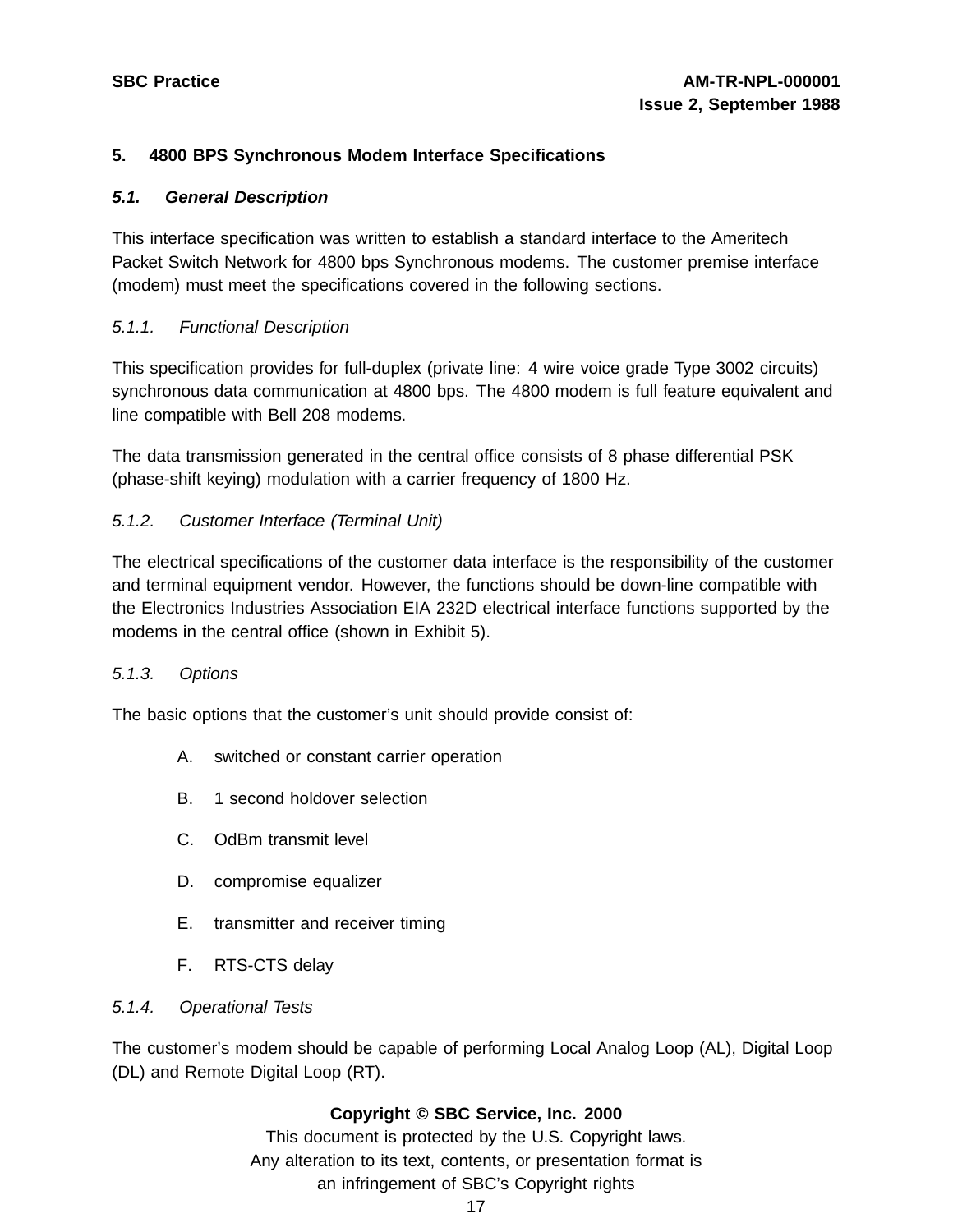When AL is invoked, the transmitter output and the receiver input are disconnected from the communications line and connected together, creating a loop to test the back-to-back performance of the data terminal equipment (DTE) and the data set.

The RT test causes the remote modem to go into the DL mode, allowing remote loop testing via data test center. The DL test provides a manual looping of customer's modem towards to terminating central office. DL disconnects the customer's DTE and loops toward the transmission facility. When the customer's modem is in the DL mode its DSR, RLSD and CTS are turned off. The interface circuits to and from the customer's DTE are opened, the interface drivers should be turned off and TD and RD clamped to mark.

## **5.2. Design Consideration/Specifications**

The customer premise interface (modem) must meet the specifications in the following sections.

### 5.2.1. Subscriber Loop Considerations

Specification is based on the design of Type 3002 private line channels.

### 5.2.2. Modem Specifications

The following is a summary of the 4800 bps modem specifications.

| Date Rate:                            | 4800 bps                                              |
|---------------------------------------|-------------------------------------------------------|
| <b>Operating Mode:</b>                | Full duplex (private line)                            |
| <b>Operating Format:</b>              | Synchronous, binary, serial                           |
| Modulation                            | 8 level DPSK                                          |
| Carrier Frequency:                    | 1800 Hz±1 Hz                                          |
| Output Level:                         | 0 dBm                                                 |
| Line Requirements:                    | 4 wire private line (type 3002)                       |
| Line Impedance:                       | 600 ohms balanced                                     |
| Transmitter Timing:                   | Internal, external timing                             |
| <b>Receiver Operating Range:</b>      | $-16$ dBm to $-28$ dBm                                |
| Demodulation:                         | Differential coherent detection of<br><b>DPSK</b>     |
| Carrier Detect Threshold Acquisition: | Assured with a receive level of -28<br>dBm or greater |

## **Copyright © SBC Service, Inc. 2000**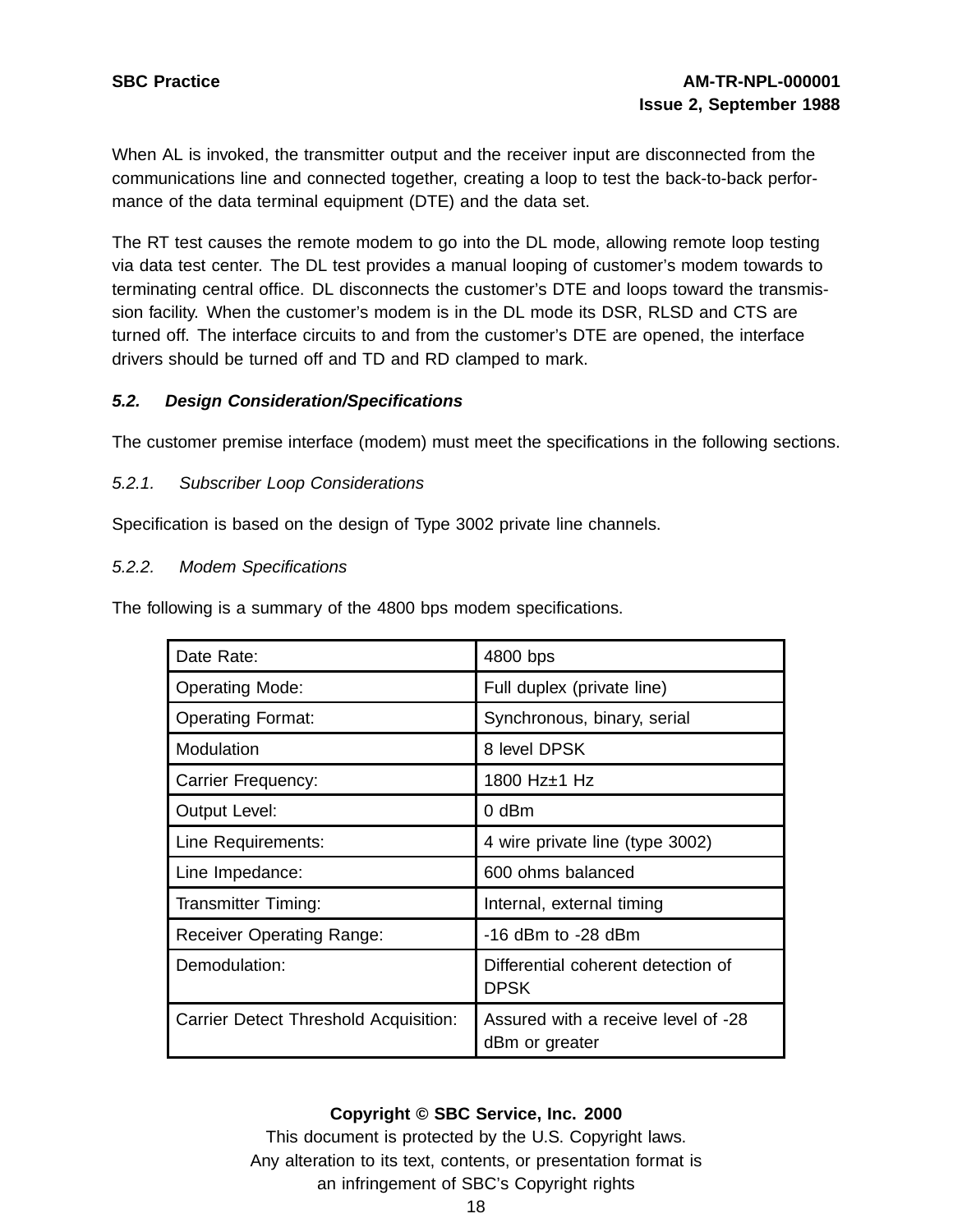| Carrier Detect Threshold Release: | Assured with a receive level below -33<br>dBm                                                                |
|-----------------------------------|--------------------------------------------------------------------------------------------------------------|
| RTS/CTS Delay:                    | 50 ms (carrier controlled by RTS)                                                                            |
|                                   | 8 ms (continuous carrier)                                                                                    |
| Equalization Time:                | 50 ms (Bell 208 training sequence)                                                                           |
| Hysteresis:                       | 2 dB minimum                                                                                                 |
| One Second Holdover:              | Equalizer sitting and carrier ON is<br>maintained for 1 second in absense of<br>received signal              |
| Automatic Retrain:                | Local retraining of equalizer initialed<br>automatically of equalizer is sensed to<br>be improperly adjusted |
| New Sync:                         | Out                                                                                                          |
| <b>Business Machine</b>           | EIA 232D, EIA 334A                                                                                           |

## **5.3. References**

AT&T PUB 41004

EIA Standard EIA 232 D

EIA 334 A

FCC Regulations Part 15

# **Copyright © SBC Service, Inc. 2000**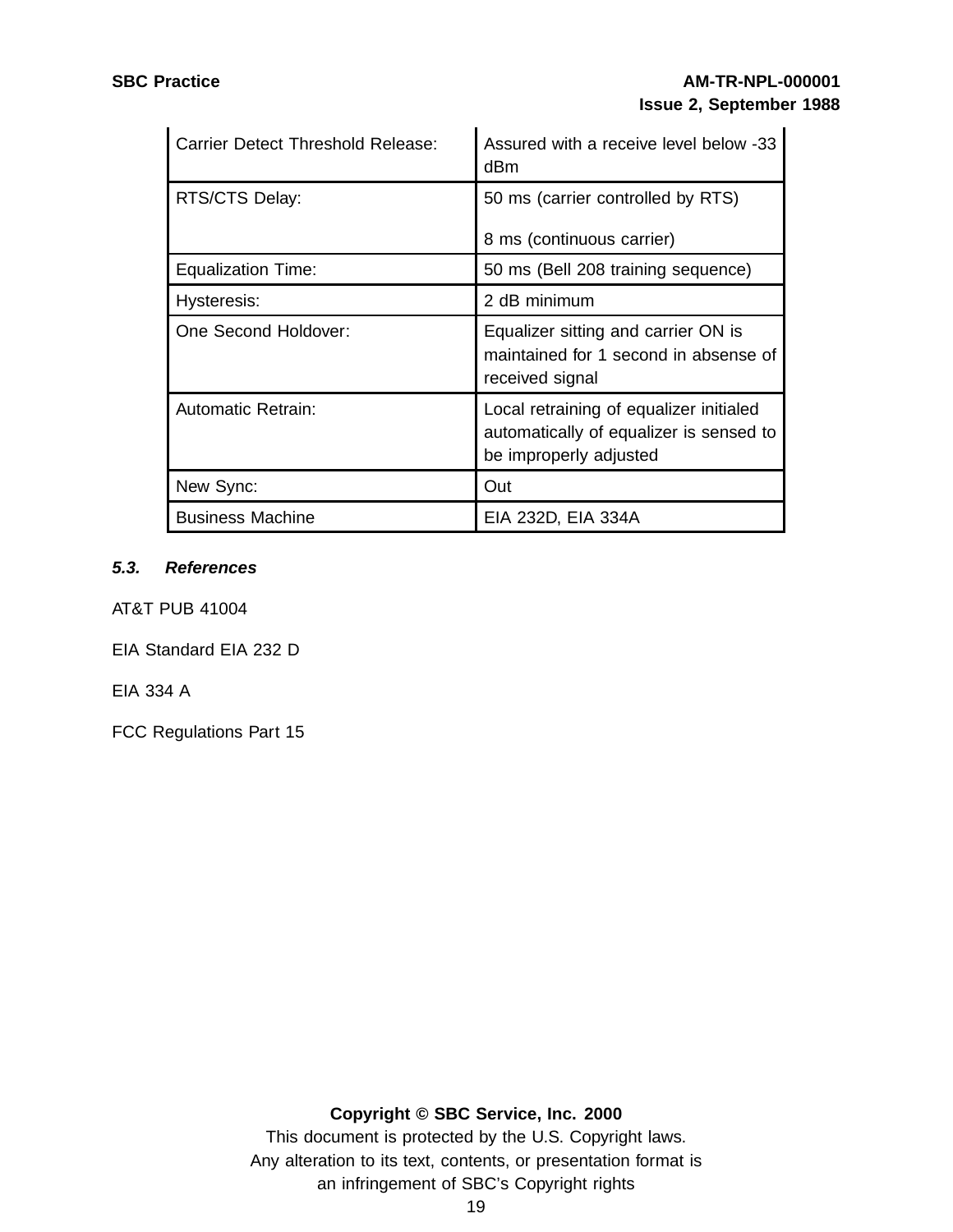## FCC Regulations Part 68

#### 4800 BPS SYNCHRONOUS MODEM

|                |                               | <b>EIA 232D</b> | AT&T        | CCITT       |
|----------------|-------------------------------|-----------------|-------------|-------------|
| Pin No.        | Function                      | Designation     | Designation | Designation |
| 1              | Protective Ground (optional)  | ΑA              | FG          | 101         |
| $\overline{c}$ | Transmit data                 | BA              | SD          | 103         |
| 3              | Receive data                  | <b>BB</b>       | RD          | 104         |
| 4              | Request to send               | СA              | $_{RS}$     | 105         |
| 5              | Clear to send                 | CВ              | RS          | 106         |
| 6              | Data set ready                | $_{\rm CC}$     | DSR         | 107         |
| 7              | Signal ground                 | AB              | SG          | 102         |
| 8              | Received line signal detector | СF              | CO          | 109         |
| 9              | Not Used                      |                 |             |             |
| 10             | Not Used                      |                 |             |             |
| 11             | Not Used                      |                 |             |             |
| $12 - 13$      | Not Used                      |                 |             |             |
| 12             | Not Used                      |                 |             |             |
| 15             | Serial clock, transmit        | DB              | SCT         | 114         |
| 16             | Divided Transmit clock        |                 | DCT         |             |
| 17             | Serial clock, receive         | DD              | SCR         | 115         |
| 18             | Divided Receive clock         |                 | DCR         |             |
|                | or Ext. AL (optional)         | CN              | Ext. AL     | 141         |
| 19             | Not Used                      |                 |             |             |
| 20             | Data terminal ready           | CD.             | <b>DTR</b>  | 108         |
| 21             | Signal quality detector       | RDL             |             |             |
|                | or Signal quality monitor     |                 |             |             |
|                | (optional)                    | CG              |             | 110         |
| 22             | Not Used                      |                 |             |             |
| 21             | Not Used                      |                 |             |             |
| 24             | External clock                | DA              | SCTE        | 113         |
| 24             | Test mode indicator or analog |                 |             |             |
|                | Loopback (optional)           |                 |             |             |
|                |                               |                 |             |             |

Exhibit 5

## **Copyright © SBC Service, Inc. 2000**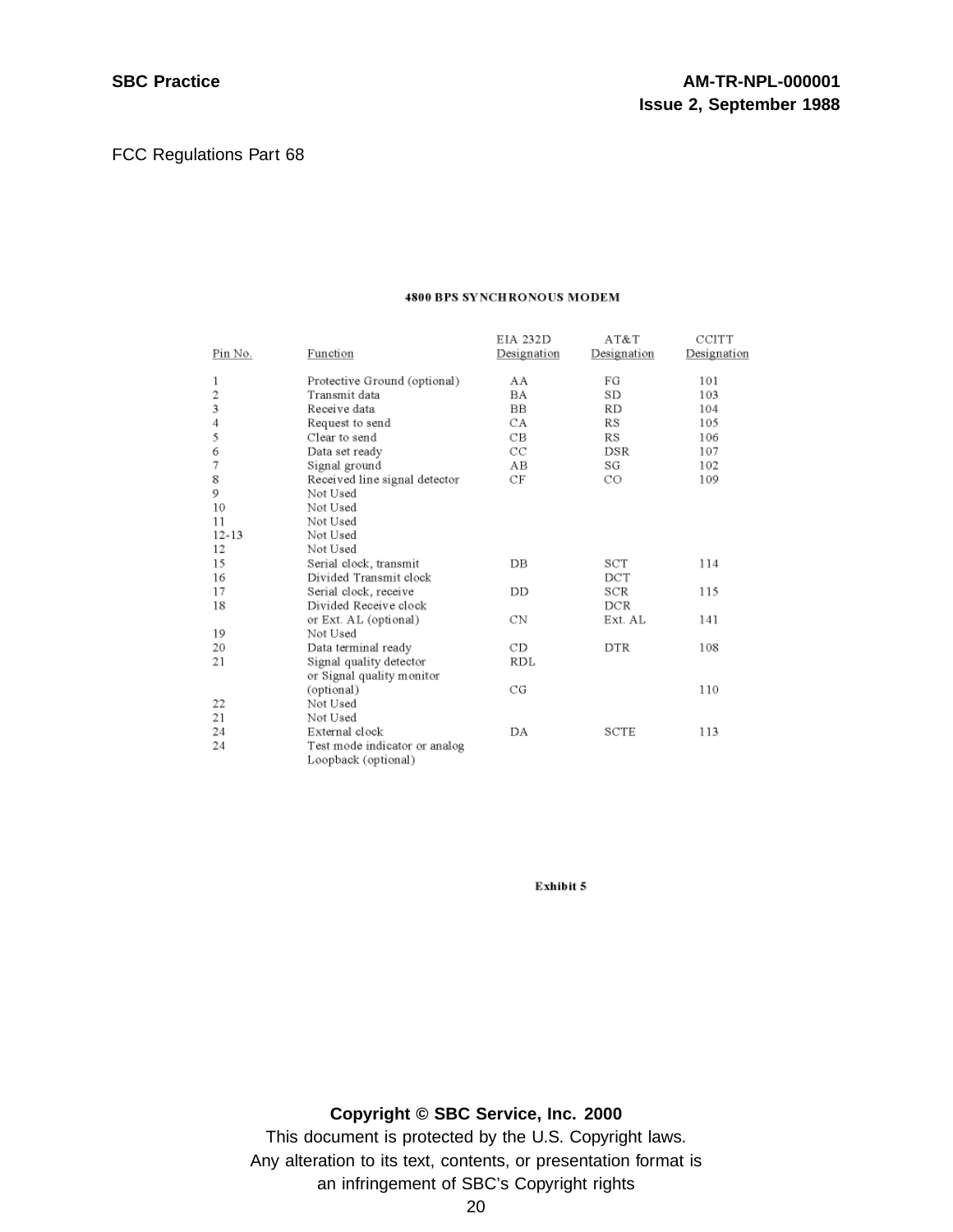## **6. 4800/9600 Synchronous Switched Network Modem interface Specifications**

### **6.1. General Description**

This interface specification was written to establish a standard interface to the Ameritech Packet Switched network for full-duplex data communications on switched network applications operating synchronously at a primary data rate of 9600 bps or at a fall back rate of 4800 bps. The customer premises interface (modem) must meet the specifications covered in the following sections.

### 6.1.1. Functional Description

This specification provides for full-duplex data communications for switched network communications. The modem is fully compatible with CCITT V.32, V.52, V.54 recommendations and EIA 232D.

The data transmission generated in the central office consists of Quadrature Amplitude Modulation (QAM) for transmitter modulation and receiver demodulation.

## 6.1.2. Customer Interface (Terminal Unit)

The electrical specifications of the customer data interface is the responsibility of the customer and terminal equipment vendor. However, the functions should be down-line compatible with the Electronics Industries Association RS 232D electrical interface functions supported by the modems in the central office (shown in Exhibit 6).

### 6.1.3. Options

The basic options that the customer's unit should provide consist of:

- A. RTS/CTS Delay
- B. Trellis Encoding at 9600 bps
- C. OdBm or -12 dBm transmit line signal
- D. transmitter timing source

### 6.1.4. Operational Tests

The customer owned and maintained modem should be capable of performing Local Analog Loop (AL) and Remote Test (RT)/Digital Loopback tests.

### **Copyright © SBC Service, Inc. 2000**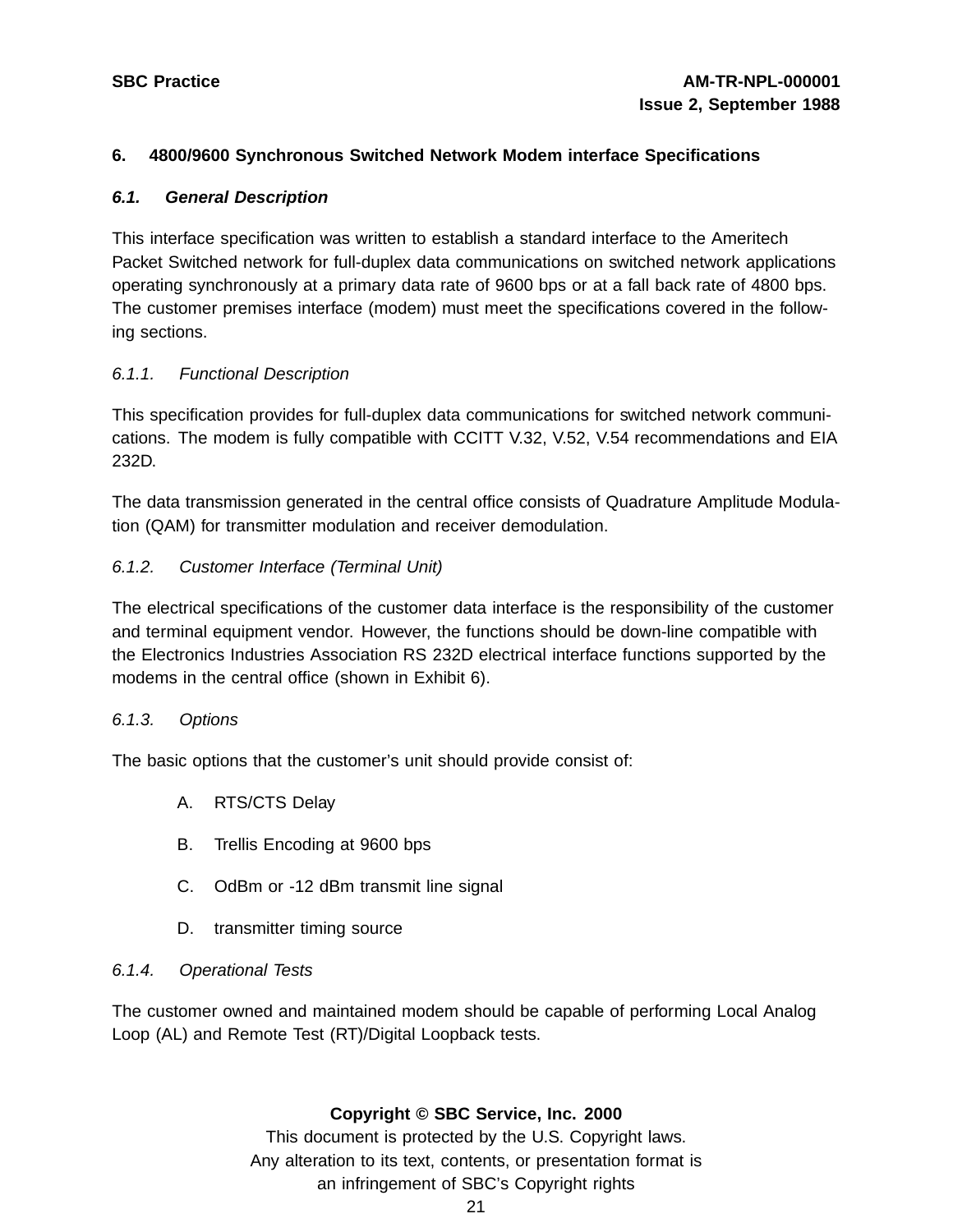When A1 is invoked the transmitter output and the receiver input are disconnected from the communications line and connected together, creating a loop to test the back-to-back performance of the data terminal equipment (DTE) and the modem.

In addition, the receive and transmit lines are connected to allow a signal to be maintained in both directions. The RT test causes the remote modem to into the DL mode, allowing remote loop testing via data test center. The DL test provides a manual looping of customer's modem toward the terminating central office. DL disconnects the customer's DTE and loops toward the transmission facility. When the customer's modem is in the DL mode its DSR, RLSD and CTS are turned off. The interface circuits to and from the customer's DTE are opened, the interface drivers should be turned off and TD and RD clamped to mark.

## **6.2. Design Consideration/Specifications**

The customer owned and maintained interface (modem) must meet the specifications in the following sections.

## 6.2.1. Subscriber Loop Considerations

This service is provided via 2 wire switched network facilities. The central office unit will assure acquisition with a receive level of -45 dBm for switched network applications.

### 6.2.2. Modem Specifications

The following is a summary 4800/9600 bps modem specifications:

| Date Rate:                 | Primary 9600 bps        |
|----------------------------|-------------------------|
|                            | Fallback 4800 bps       |
| <b>Operating Mode:</b>     | Full-duplex             |
| <b>Operating Format:</b>   | Synchronous             |
| Modulation:                | QAM                     |
| Carrier Frequency:         | 1800Hz                  |
| Output Level:              | -9 dBm                  |
| Line Requirements:         | 2 wire switched network |
| Line Impedance:            | 900 ohms, balanced      |
| <b>Transmitter Timing:</b> | Internal, external      |
| RTS/CTS Delay:             | $15 \text{ ms}$         |

## **Copyright © SBC Service, Inc. 2000**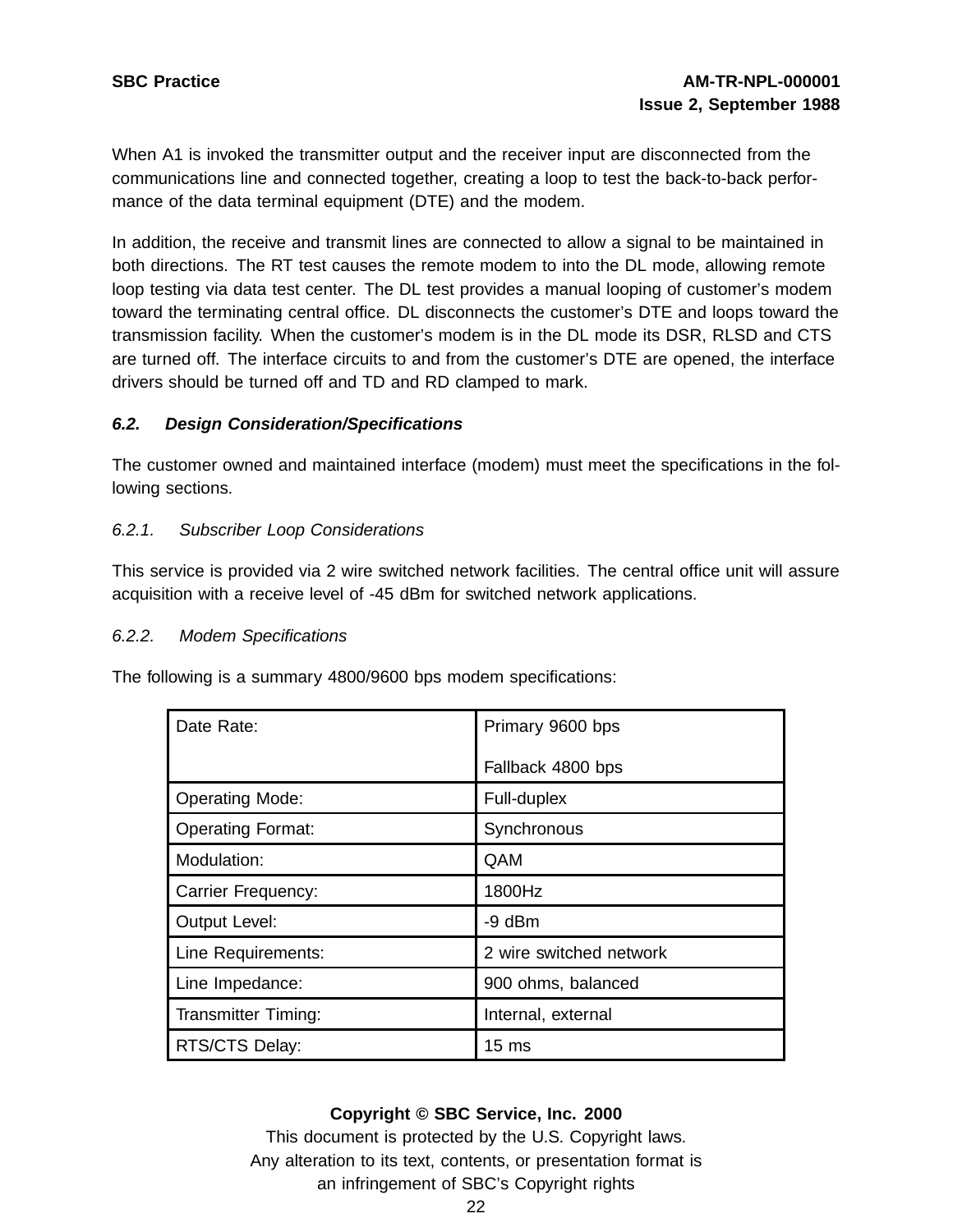| Carrier Detection:               | Acquisition:-43 dBm         |
|----------------------------------|-----------------------------|
|                                  | Release: -48 dBm            |
|                                  | Hysteresis: - 2 dBm minimum |
| Loss of Carrier Disconnect Time: | 350 ms                      |
| Line Break Holdover:             | sec                         |
| Digital Interface                | EIA 232D (CCITT V.24/V.28)  |

## **6.3. References**

FCC Regulations Part 15

FCC Regulations Part 68

EIA Standards EIA 232D

CCITT Recommendation V.24

CCITT Recommendation V.28

CCITT Recommendation V.32

CCITT Recommendation V.54

#### **Copyright © SBC Service, Inc. 2000**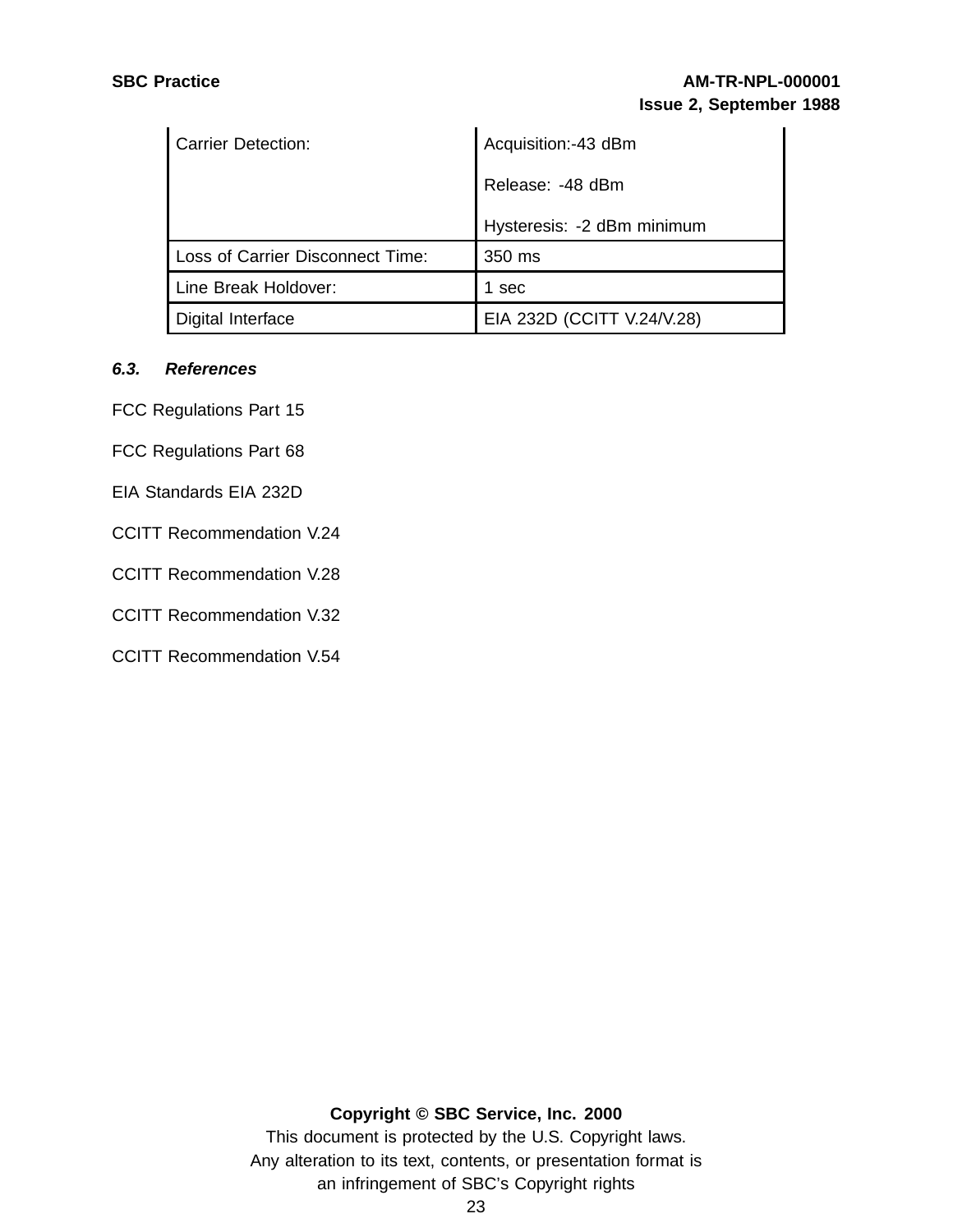#### CCITT Recommendation V.52

#### 4800/9600 BPS ASYNCHRONOUS MODEM

| Pin No.                 | Function                      | <b>EIA 232D</b><br>Designation | AT&T<br>Designation | CCITT<br>Designation |
|-------------------------|-------------------------------|--------------------------------|---------------------|----------------------|
|                         |                               |                                |                     |                      |
| 1                       | Protective Ground (optional)  | AA                             | FG                  | 101                  |
| $\overline{\mathbf{c}}$ | <b>Transmitted Data</b>       | BA                             | SD                  | 103                  |
| 3                       | Received Data                 | ΒB                             | RD                  | 104                  |
| 4                       | Request to send               | CA                             | RS                  | 105                  |
| 5                       | Clear to send                 | CВ                             | CS.                 | 106                  |
| 6                       | Data Set Ready                | CC                             | DSR                 | 107                  |
| 7                       | Signal Ground                 | AB                             | SG                  | 108                  |
| 8                       | Received Line Signal Detector | CF                             | CO                  | 109                  |
| 9                       | Not Used                      |                                |                     |                      |
| 10                      | Not Used                      |                                |                     |                      |
| 11                      | Not Used                      |                                |                     |                      |
| 9                       | Secondary Received Line       |                                |                     |                      |
|                         | Signal Detector               | SCF                            | SO                  | 122                  |
| 13                      | Secondary Clear to Send       | SCB                            |                     | 121                  |
| 14                      | Secondary Transmitted Data    | <b>SBA</b>                     |                     | 118                  |
| 15                      | Transmitted Signal Element    |                                |                     |                      |
|                         | Timing                        | $_{\rm DB}$                    |                     | 114                  |
| 16                      | Secondary Received DAta       | <b>SBB</b>                     |                     | 19                   |
| 17                      | Receiver Signal Timing        | DD                             |                     | 115                  |
| 18                      | External ANALOOP              | CN                             |                     |                      |
| 19                      | Not Used                      |                                |                     |                      |
| 20                      | Data Terminal Ready           | CD                             | <b>DTR</b>          | 108.2                |
| 21                      | External Remote Digital       |                                |                     |                      |
|                         | Loopback                      | CN                             |                     |                      |
| 22                      | Ring Indicator                | CE                             |                     | 125                  |
| 23                      | Data Rate Indicator           | СH                             |                     |                      |
| 24                      | Transmitter Signal Element    |                                |                     |                      |
|                         | Timing                        | DА                             |                     | 113                  |
| 25                      | Not Used                      |                                |                     |                      |
|                         |                               |                                |                     |                      |

Exhibit 6

#### **7. 9600 PBS Synchronous Modem Interface Specifications**

#### **7.1. General Description**

This interface specification was written to establish a standard interface to the Ameritech Packet Switch Network for full duplex 9600 bps synchronous modems. The customer premise interface (modem) must meet the specifications covered in the following sections.

#### **Copyright © SBC Service, Inc. 2000**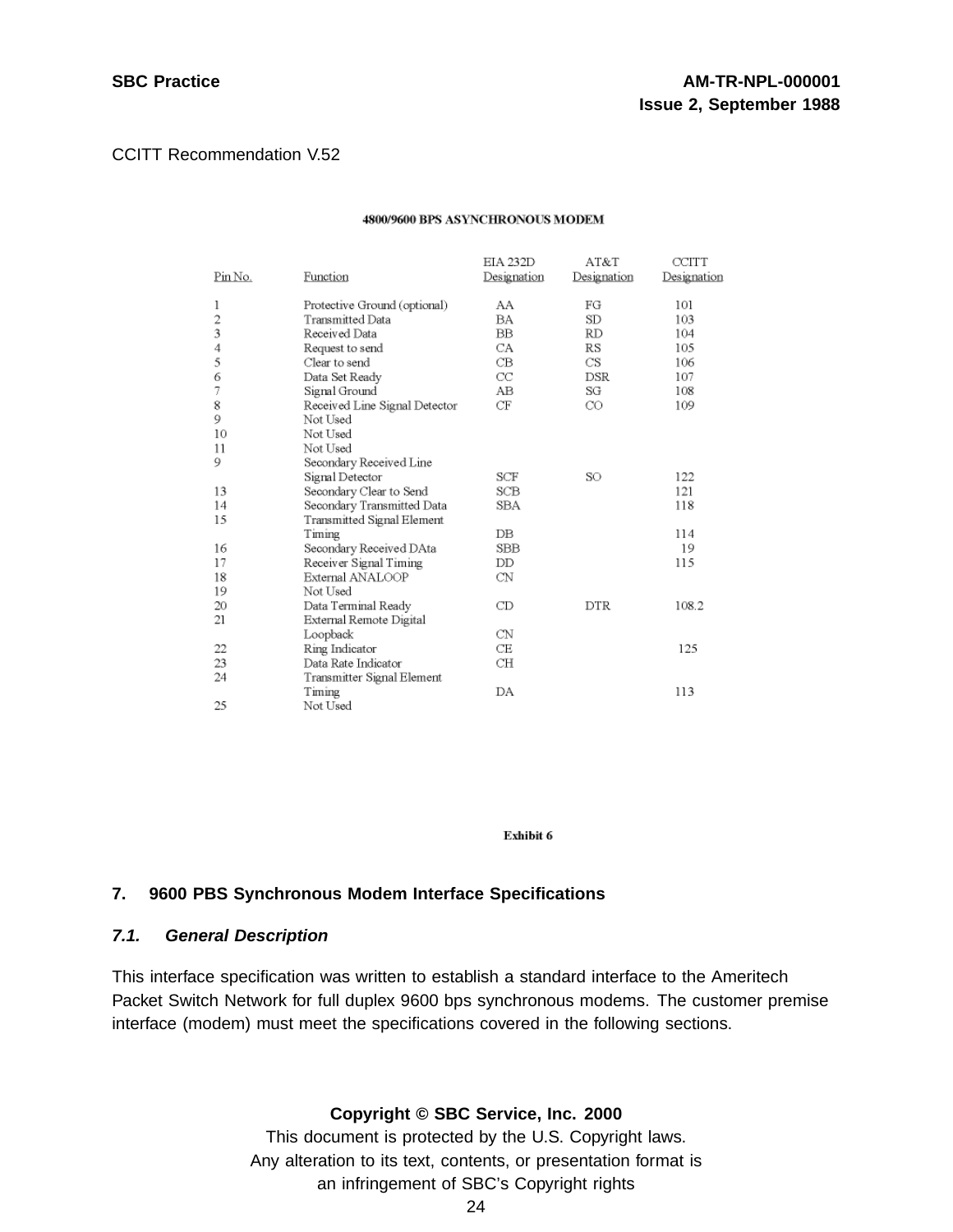## 7.1.1. Functional Description

This specification provides the full-duplex, point-to-point synchronous data communications over 4 wire Type 3002 voice grade circuits. It operates at a data rate of 9600 bps.

# 7.1.2. Customer Interface (Terminal Unit)

The electrical specifications of the customer data interface is the responsibility of the customer and terminal equipment vendor. However, the functions should be down-line compatible with the Electronics Industries Association EIA 232D electrical interface functions supported by the modems in the central office (shown in Exhibit 13).

## 7.1.3. Options

The basic options that the customer's unit should provide consist of:

- A. controlled or constant carrier operation
- B. RTS/CTS delay
- C. OdBm transmit signal level
- D. transmitter timing

### 7.1.4. Operational Tests

The customer's modem should be capable of performing Local Analog Loop (AL) and Remote Test (RT)/Digital Loopback (DL) loopback tests.

When A1 is invoked the transmitter output and the receiver input are disconnected from the communications line and connected together, creating a loop to test the back-to-back performance of the data terminal equipment (DTE) and the modem. In addition, the receive and transmit lines are connected to allow a signal to be maintained in both directions.

The RT test provides for remote DL looping of the customer's modem via a data test center. DL provides a manually controlled test in the terminating central office. DL disconnects the customer's DTE and loops toward the transmission facility. When the customer's modem is in the DL mode its DSR, RLSD and CTS are turned off. The interface circuits to and from the customer's DTE are opened, the interface drivers should be turned off and TD and RD clamped to mark.

## **Copyright © SBC Service, Inc. 2000**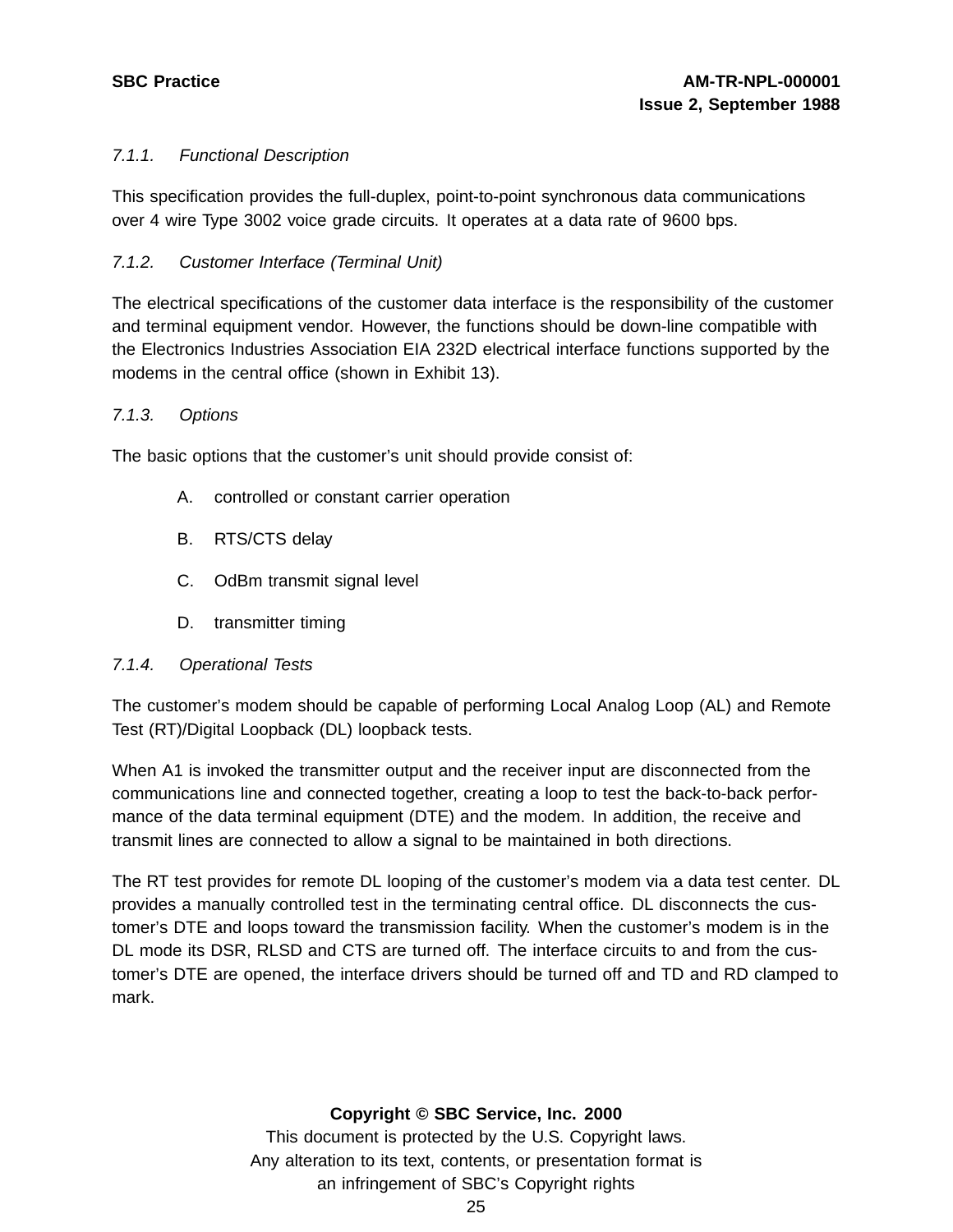### **7.2. Design Considerations/Specifications**

The customer premise interface (modem) must meet the specifications in the following sections.

### 7.2.1. Subscriber Loop Considerations

Specification is based on the design of type 3002 private line channels.

## 7.2.2. Modem Specifications

The following is a summary 9600 bps modem specifications:

| Date Rate Normal:                           | 9600 bps                                        |
|---------------------------------------------|-------------------------------------------------|
| <b>Operating Mode:</b>                      | Full duplex point-to-point, 4 wire private line |
| <b>Operating Format:</b>                    | Synchronous, binary, serial                     |
| Modulation:                                 | 8 Phase, 4 Amplitude QAM per CCITT V.29         |
| <b>Carrier Frequency:</b>                   | 700 Hz±1.0 Hz                                   |
| Output Level:                               | $0$ dBm                                         |
| Line Requirements:                          | Type 3002 4 wire private line                   |
| Line Impedance:                             | 600 ohms balanced                               |
| Transmitter Timing:                         | 9600 Hz±0.01% Internal                          |
| <b>Signal Quality Retrain:</b>              | Initiates Retrain if Bit Error Rate             |
|                                             | $(B.E.R.)$ exceeds $1 \times 10 - 4$ for 3 sec. |
| Round Robin Retrain Delay:                  | $1.7$ sec $±10$ ms                              |
| <b>Carrier Detect Threshold Acquistion:</b> | $-43$ dBm                                       |
| Linebreak Holdover:                         | 1 sec.                                          |
| <b>Carrier Detect Threshold Release:</b>    | $-45$ dBm                                       |
| Hysteresis:                                 | 2 dBm minimum                                   |
| RTS/CTS Delay:                              | 15 <sub>ms</sub>                                |
| <b>Business Machine Interface:</b>          | EIA 232D CCITT V.24/V.28                        |
| Line Equalization:                          | <b>Automatic Adaptive</b>                       |

## **7.3. References**

AT&T PUB 41004

## **Copyright © SBC Service, Inc. 2000**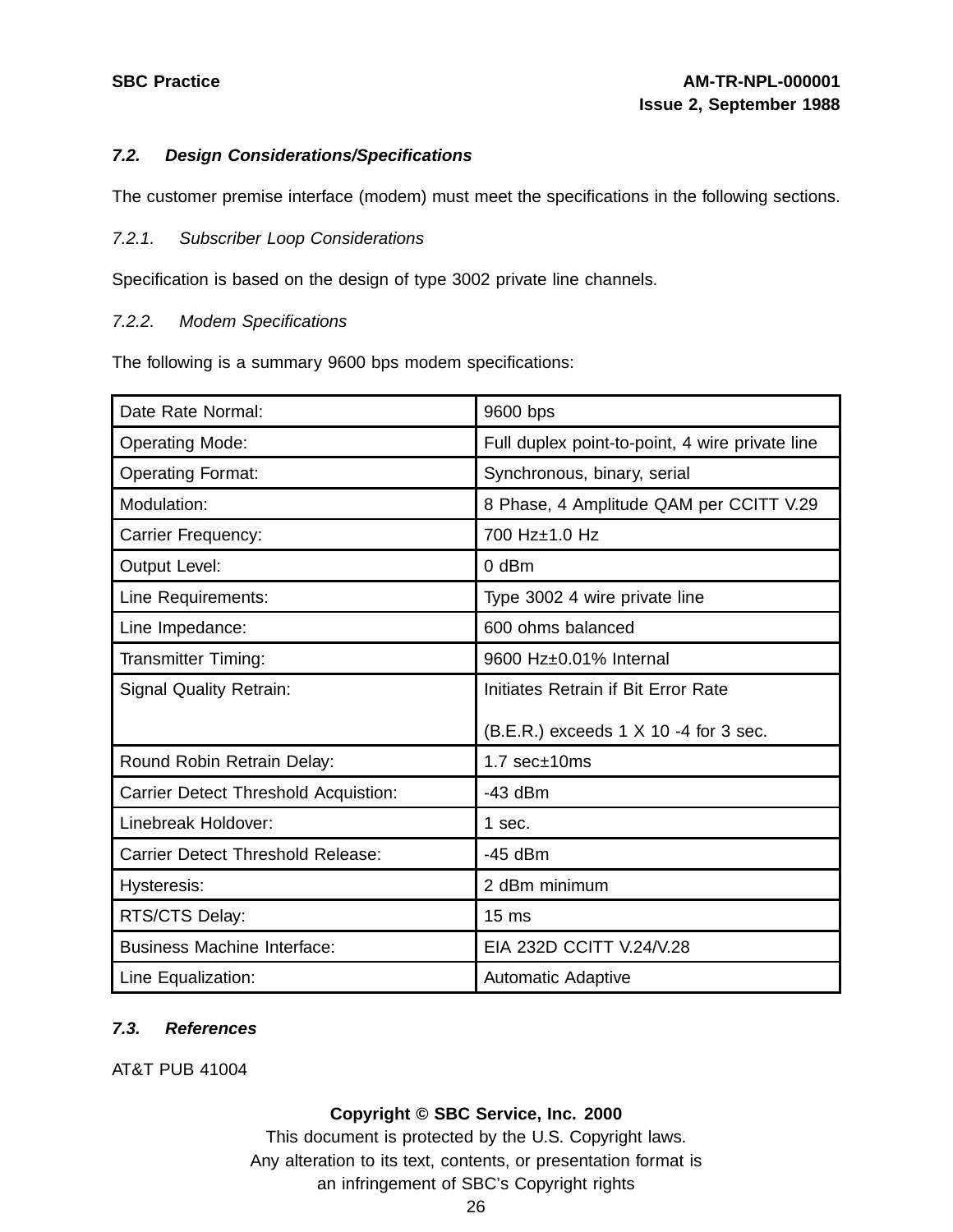CCITT Recommendation V.26

CCITT Recommendation V.24

FCC Regulations Part 15

EIA Standard EIA 232 D

CCITT Recommendation V.29

#### 9600 BPS SYNCHRONOUS MODEM

| Pin No.                 | Function                       | EIA 232D<br>Designation | AT&T<br>Designation | CCITT<br>Designation |
|-------------------------|--------------------------------|-------------------------|---------------------|----------------------|
| 1                       | Protective Ground (optional)   | AA                      | FG                  | 101                  |
| $\overline{\mathbf{c}}$ | Transmit dta                   | BA                      | SD                  | 103                  |
| 3                       | Receive dta                    | ΒB                      | RD                  | 104                  |
| 4                       | Request to send                | CA                      | $_{RS}$             | 105                  |
| 5                       | Clear to send                  | CB                      | RS                  | 106                  |
| 6                       | Data set ready                 | $_{\rm CC}$             | $_{\rm DCR}$        | 107                  |
| 7                       | Signal ground                  | АB                      | SG                  | 102                  |
| 8                       | Received line signal detector  | CF                      | CO                  | 109                  |
| 9                       | Not Used                       |                         |                     |                      |
| 10                      | Not Used                       |                         |                     |                      |
| $11 - 14$               | Not Used                       |                         |                     |                      |
| 15                      | Transmitted signal element     |                         |                     |                      |
|                         | timing                         | DB                      | SCT                 | 114                  |
| 16                      | Not Used                       |                         |                     |                      |
| 10                      | Receiver signal element        |                         |                     |                      |
|                         | timing                         | DD                      | SCR                 | 115                  |
| 18                      | Local AL (optional)            |                         | AL                  |                      |
| 19-20                   | Not Used                       |                         |                     |                      |
| 21                      | Signal Quality Detector        | CG                      |                     | 110                  |
| 23                      | Data signal rate               |                         |                     |                      |
|                         | indicator (optional)           | CI                      |                     | 112                  |
| 24                      | Transmitter signal element     |                         |                     |                      |
|                         | timing                         | DA                      |                     | 113                  |
| 25                      | Test mode indicator (optional) |                         |                     | 142                  |

Exhibit 7

## **Copyright © SBC Service, Inc. 2000**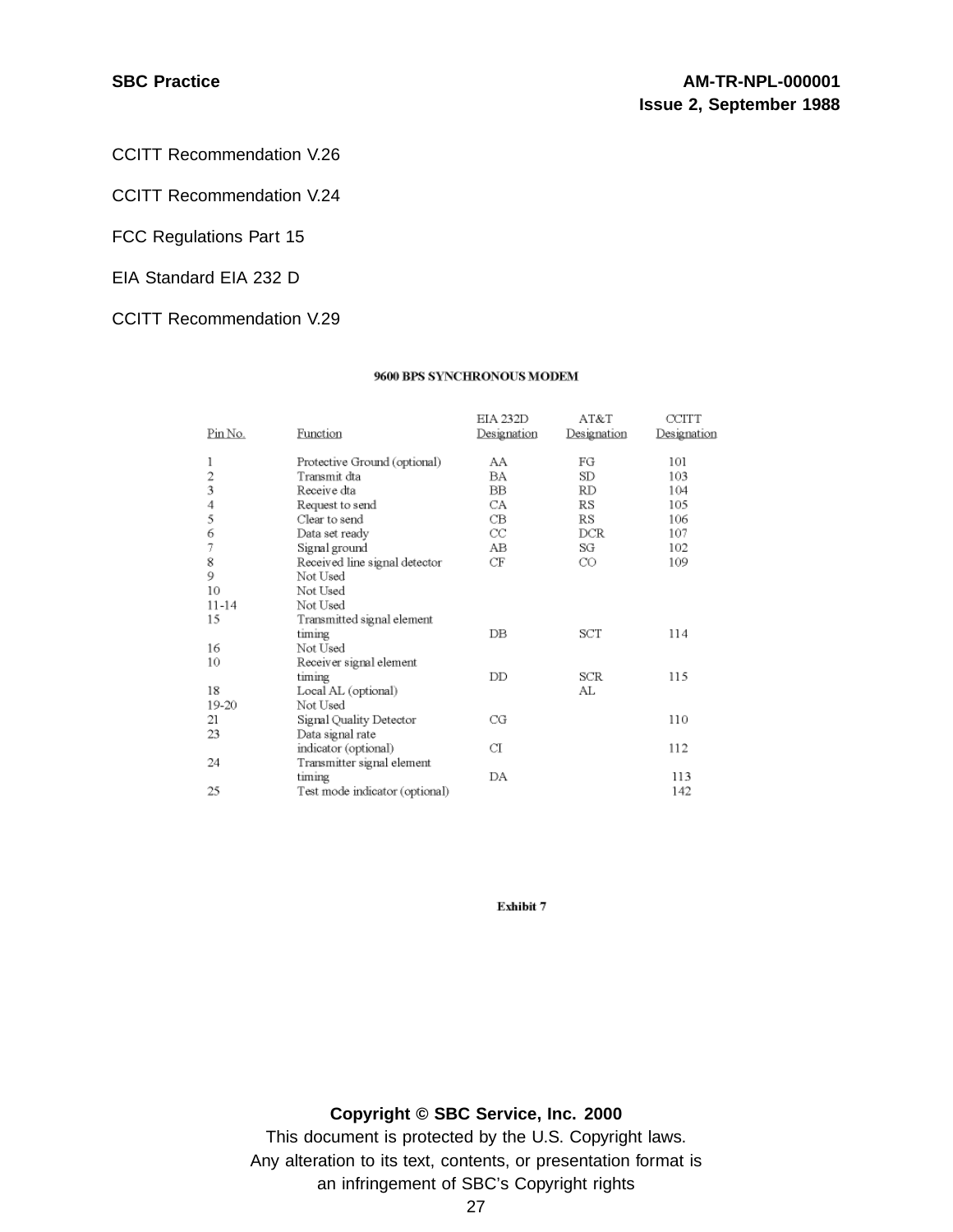#### **8. General Information**

## **8.1. Interchange Circuits by Category**

| Circuits<br>Mnemonic | CCITT<br>Number | Description                             | Circuit<br>Type |
|----------------------|-----------------|-----------------------------------------|-----------------|
| AA                   | 101             | Protective Ground                       | Ground          |
| AВ                   | 102             | Signal Ground                           | Ground          |
| ВA                   | 103             | Transmitted Data                        | Data            |
| BB                   | 104             | Received Data                           | Data            |
| СA                   | 105             | Request to Send                         | Control         |
| CВ                   | 106             | Clear to Send                           | Control         |
| $_{\rm CC}$          | 107             | Data Set Ready                          | Control         |
| CD                   | 108.2           | Data Terminal Ready                     | Control         |
| СE                   | 125             | Ring Indicator                          | Control         |
| CF                   | 109             | Received Line Signal Detector           | Control         |
| CG                   | 110             | Signal Quality Detector                 | Control         |
| CH                   | 111             | Data Signal Rate Selector (DTE)         | Control         |
| CI                   | 112             | Data Signal Rate Selector (DCE)         | Control         |
| DA                   | 113             | Transmitter Signal Element Timing (DTE) | Timing          |
| DB                   | 114             | Transmitter Signal Element Timing (DCE) | Timing          |
| DD                   | 115             | Receiver Signal Element Timing (DCE)    | Timing          |
| SBA                  | 118             | Secondary Transmitted Data              | Data            |
| SBB                  | 119             | Secondary Received Data                 | Data            |
| SCA                  | 120             | Secondary Request to Send               | Control         |
| SCB                  | 121             | Secondary Clear to Send                 | Control         |
| SCF                  | 122             | Secondary Received Line Signal Detector | Control         |

#### **8.2. Reference Definitions**

#### 8.2.1. CCITT Series V Recommendations

| V.22    | 1200 bits per second duplex modem standardized for use in the<br>general switched telephone network and on point-to-point 2-wire<br>leased telephone-type circuits.                                         |
|---------|-------------------------------------------------------------------------------------------------------------------------------------------------------------------------------------------------------------|
| V.22bis | 2400 bits per second duplex modem using frequency division<br>technique standardized for use in the general switched tele-<br>phone network and on point-to-point 2-wire leased<br>telephone-type circuits. |
| V.24    | List of definitions for interchange circuits between data terminal<br>equipment and data circuit terminating equipment.                                                                                     |
| V.26    | 2400 bits per second modem standardized for use on 4-wire<br>leased telephone-type circuits.                                                                                                                |

### **Copyright © SBC Service, Inc. 2000**